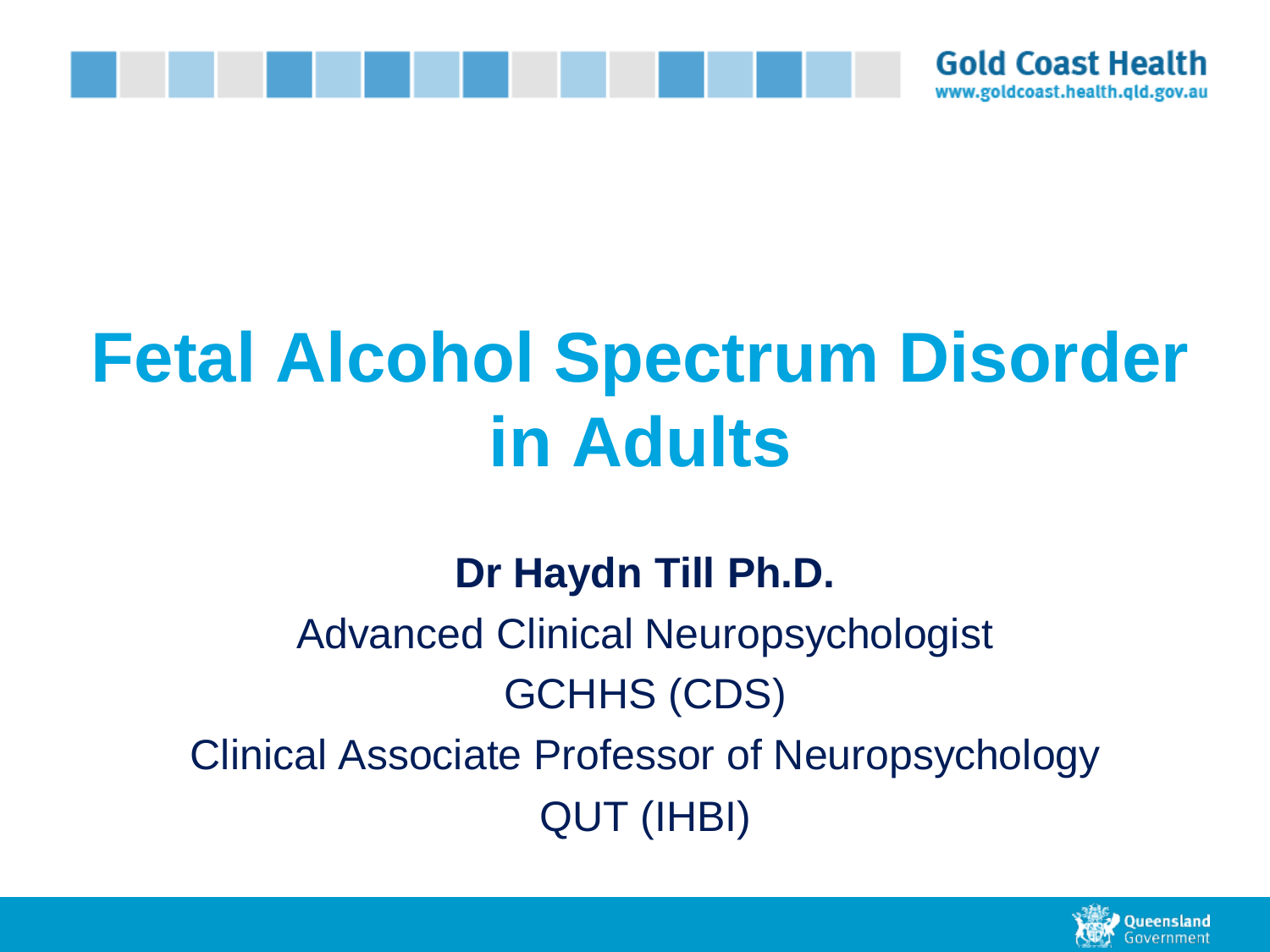

# **Overview**

- Definition and Aetiology
- **E** Identification and Diagnosis
	- guidelines, assessment approaches, sources of information, and common challenges
- **Treatment Implications for therapy** 
	- Profile variability, secondary consequences, modification of traditional treatments
- NDIS and FASD
	- **FASD in NDIS literature,**
	- **NDIS issues/adjudications that influence our reasoning**
	- Key points for clinical communications

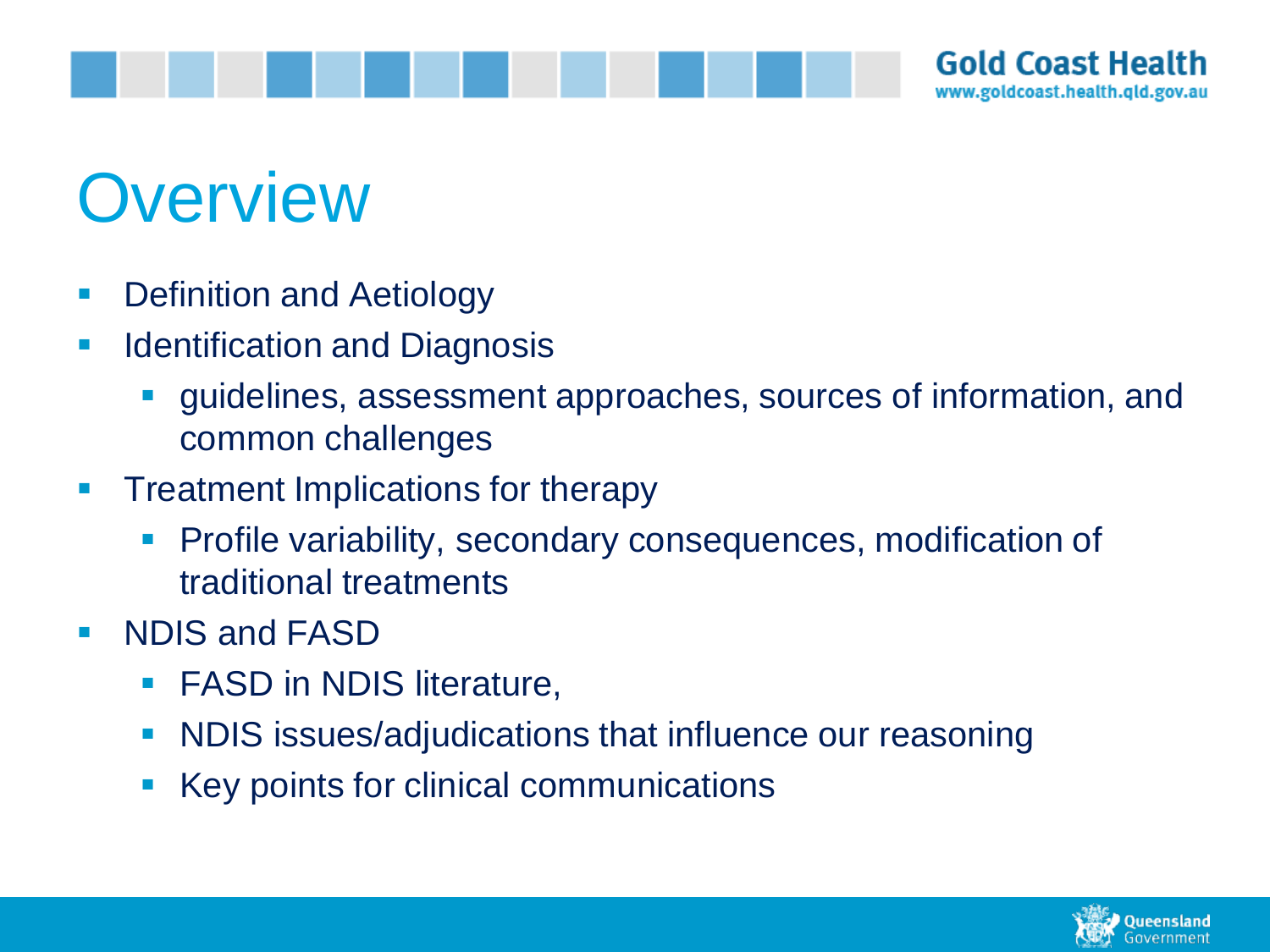

### What is FASD?

### **Formal Definition**

- **Severe and Pervasive**
- Neruodevelopmental impairment

Due to pre-natal alcohol exposure

### **Real Life Definition**

- Non-specific disorder
- Severe and pervasive impact
- motor, cognitive, academic achievement, memory, attention, language, executive function, social, affective, and adaptive skills
- Attributable to pre-natal alcohol exposure

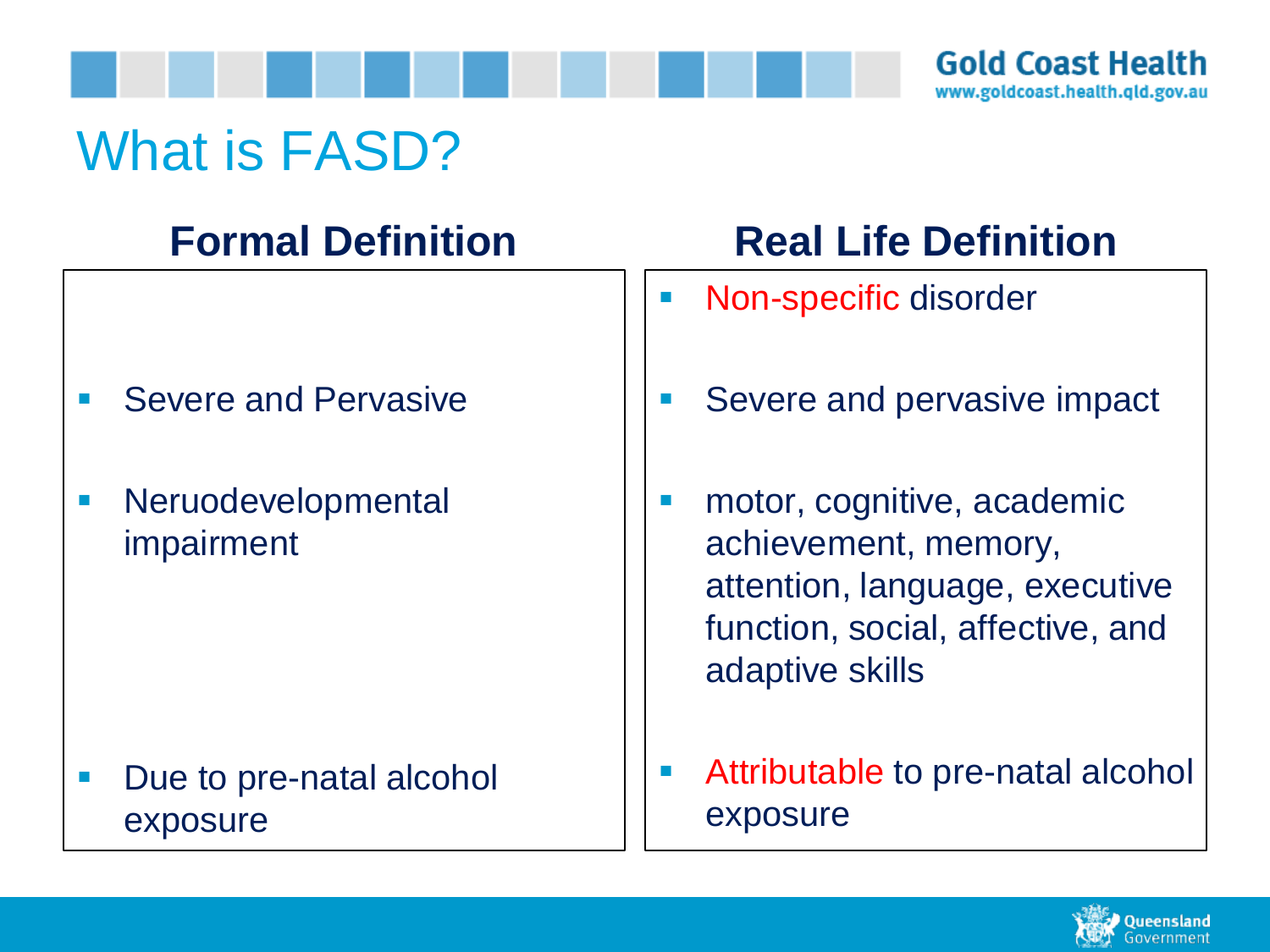

# Aetiology

- Alcohol
	- Strongest teratogen in general use
	- **More frequent use than any other teratogen**
	- Crosses placenta easily
- Rate of Unintended Pregnancy
	- $\sim$  2005 18% <sup>[1]</sup>  $\sim$  2013 26% <sup>[2]</sup>
- **EXECOROL USE In Pregnancy** 
	- 2013 47% consumed some alcohol before knowing and 26% continued use after knowing they were pregnant<sup>[3]</sup>

# Why is this important to you?

[1] Hewitt et al 2010; [2] Taft et al 2018; [3] FASDHUB 2017

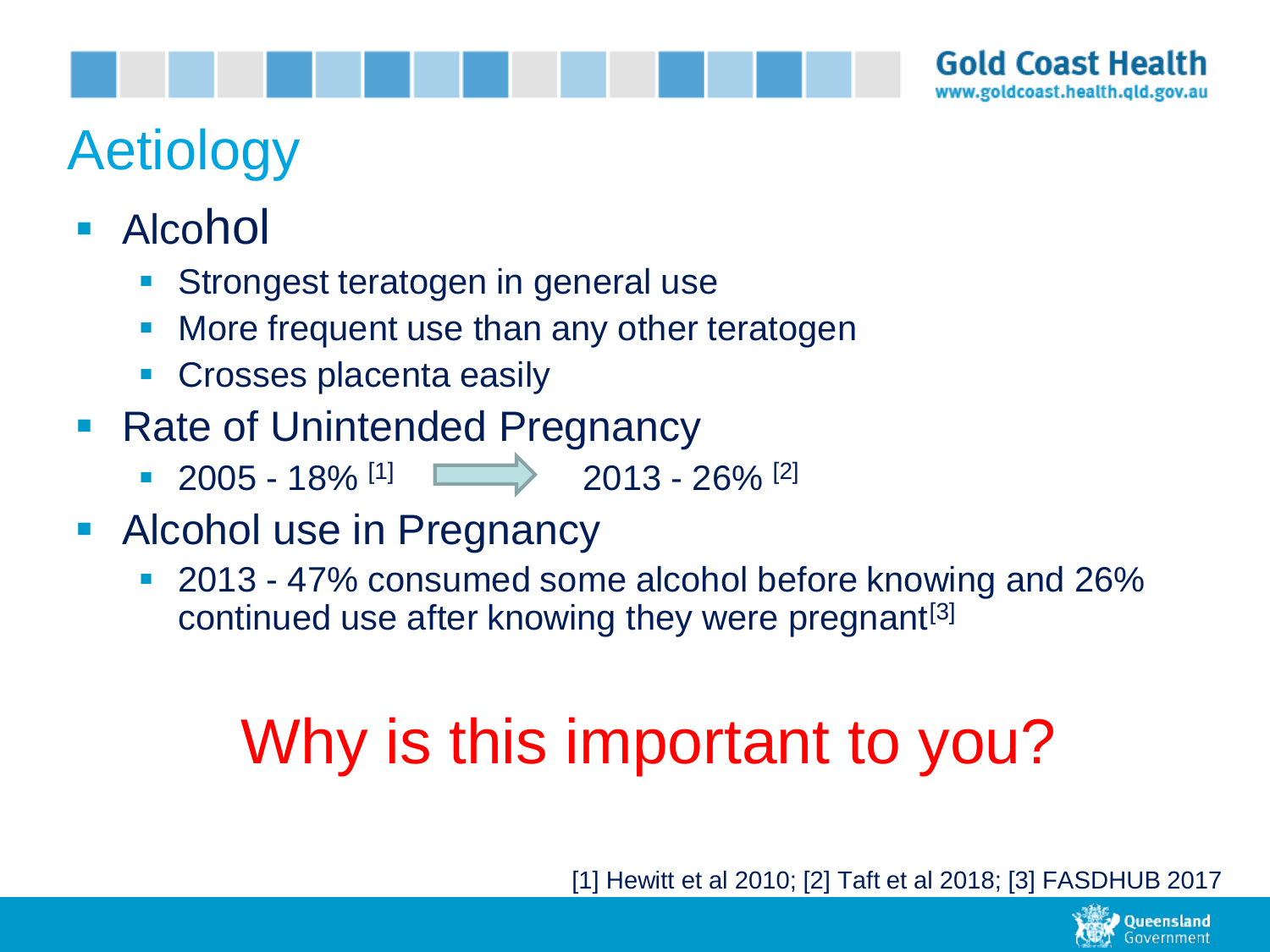#### **Gold Coast Health**

www.goldcoast.health.qld.gov.au



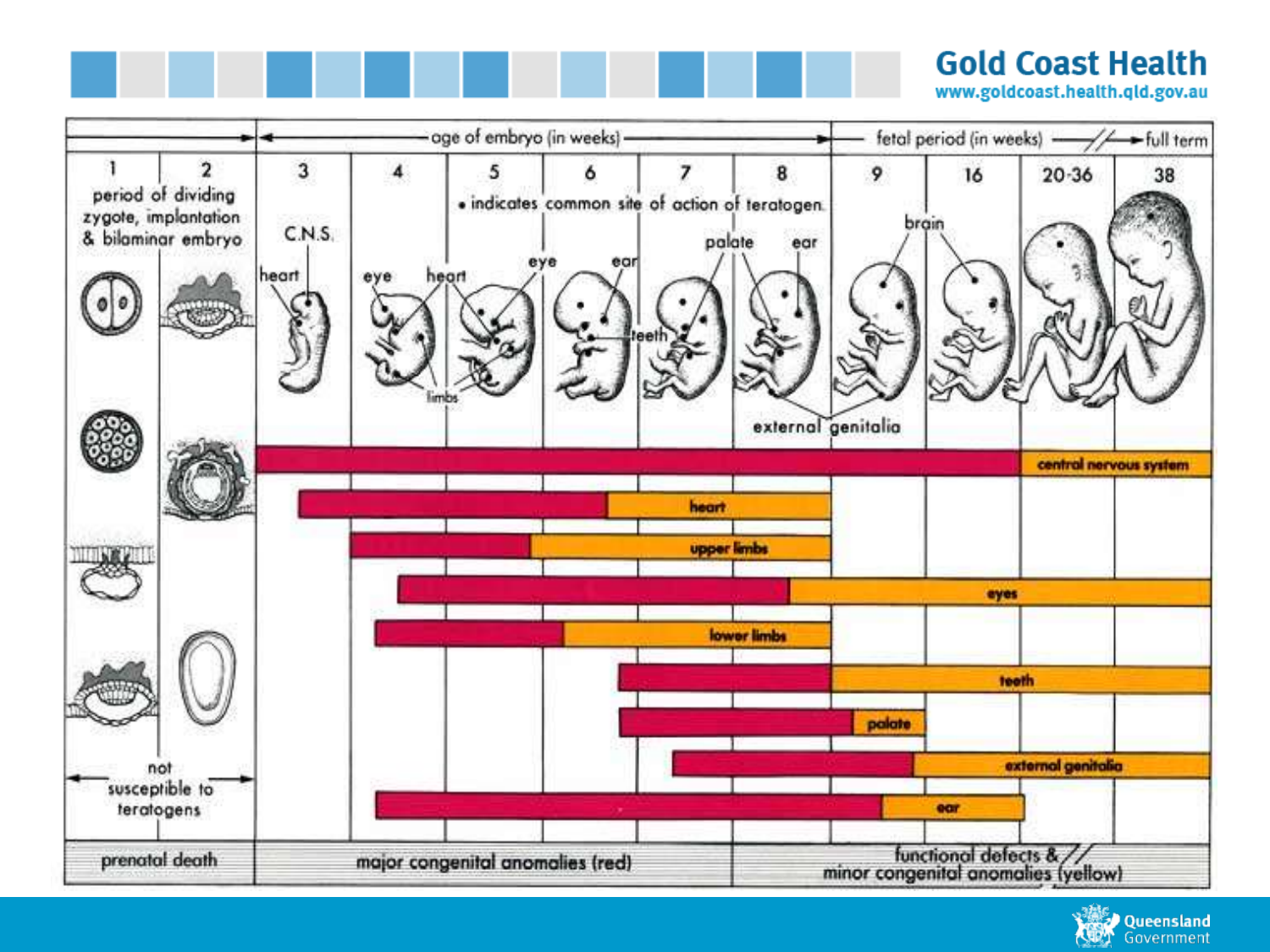

#### **Gold Coast Health** www.goldcoast.health.qld.gov.au



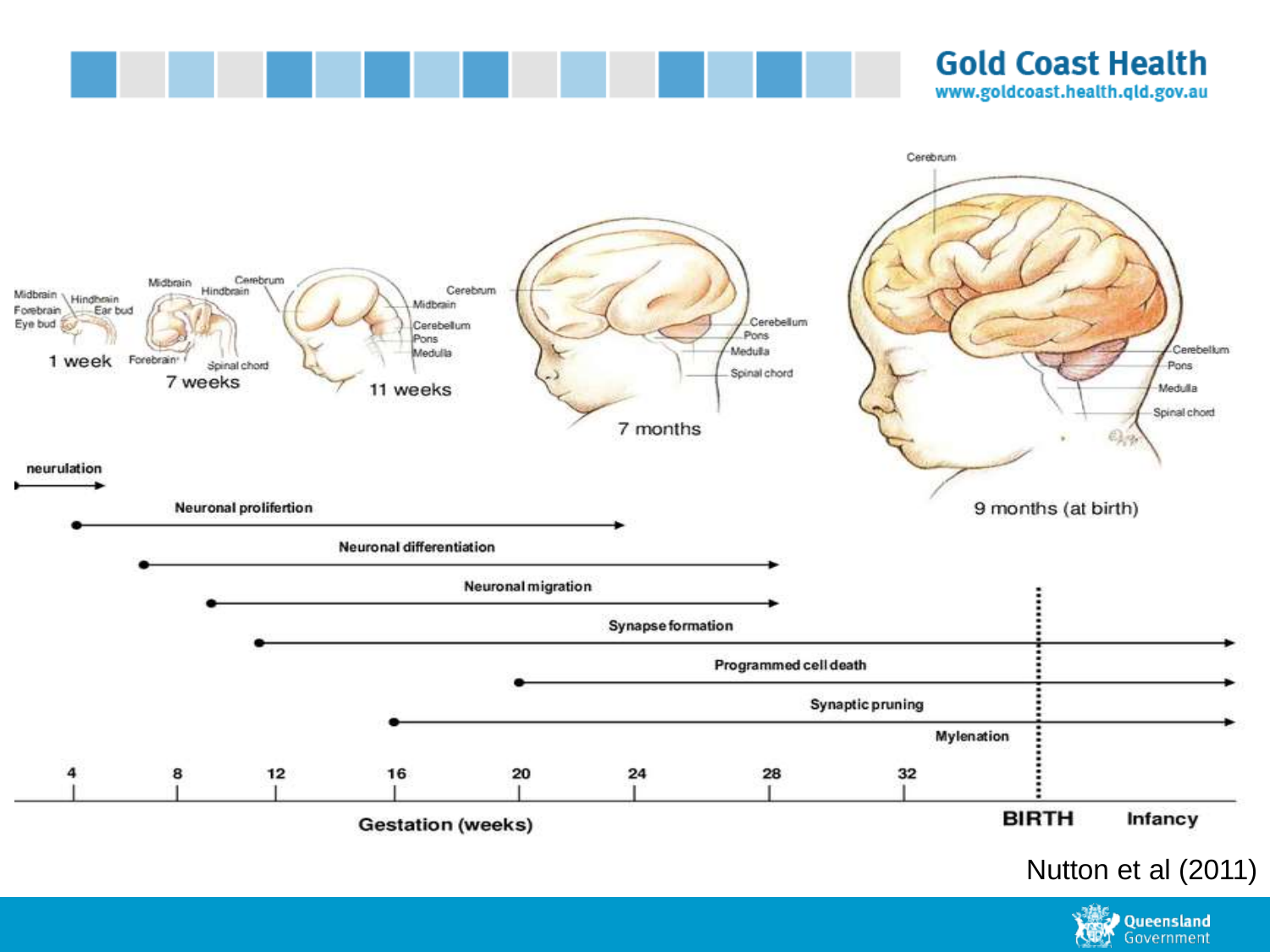# Assessment and Diagnosis

- **USA** (CoFASP Study) 2-5% depending on city
- **Canada** (CanFASD) 4%, specific groups much higher
- **WA** The Lililwan Project (Fitzpatrick et al, 2015) **12%**
- **WA** Youth Detention (Bower et al, 2018) **36%**
- **Qld** Population 5,000,000 (2018) **2% = 100,000 5% = 250,000**

## **There is a better than reasonable chance that you are treating a person who has FASD**

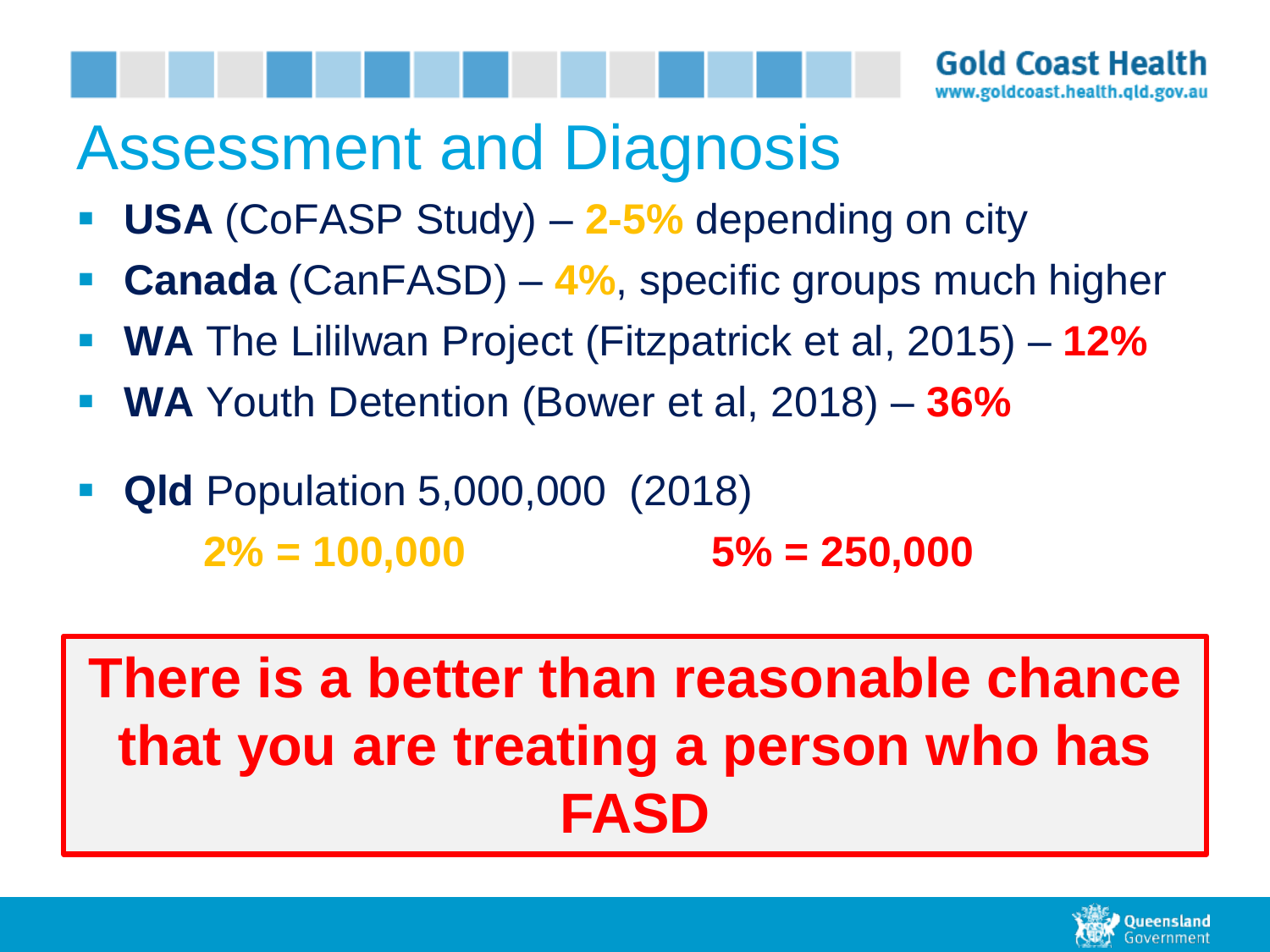

# Regions Impacted by Alcohol

#### **HIPPOCAMPUS**

- **Visuospatial & Verbal Memory**
- **Emotion Control**

#### **BASAL GANGLIA**

- Motor Skills
- **Perception**
- **Behaviour Inhibition**



#### **CORPUS CALLOSUM**

- **Attention**
- Intelligence
- **Learning**
- Verbal Memory
- Motor Coordination
- **Visuospatial Organization & Coordination**

#### **CEREBELLUM**

- Motor Control, Balance, Coordination
- **Learning**

#### **FRONTAL LOBES**

- **Executive Functions**
- **Emotion Control**
- **Impulse Control**
- **Social Skills/Coping**
- **Communication**

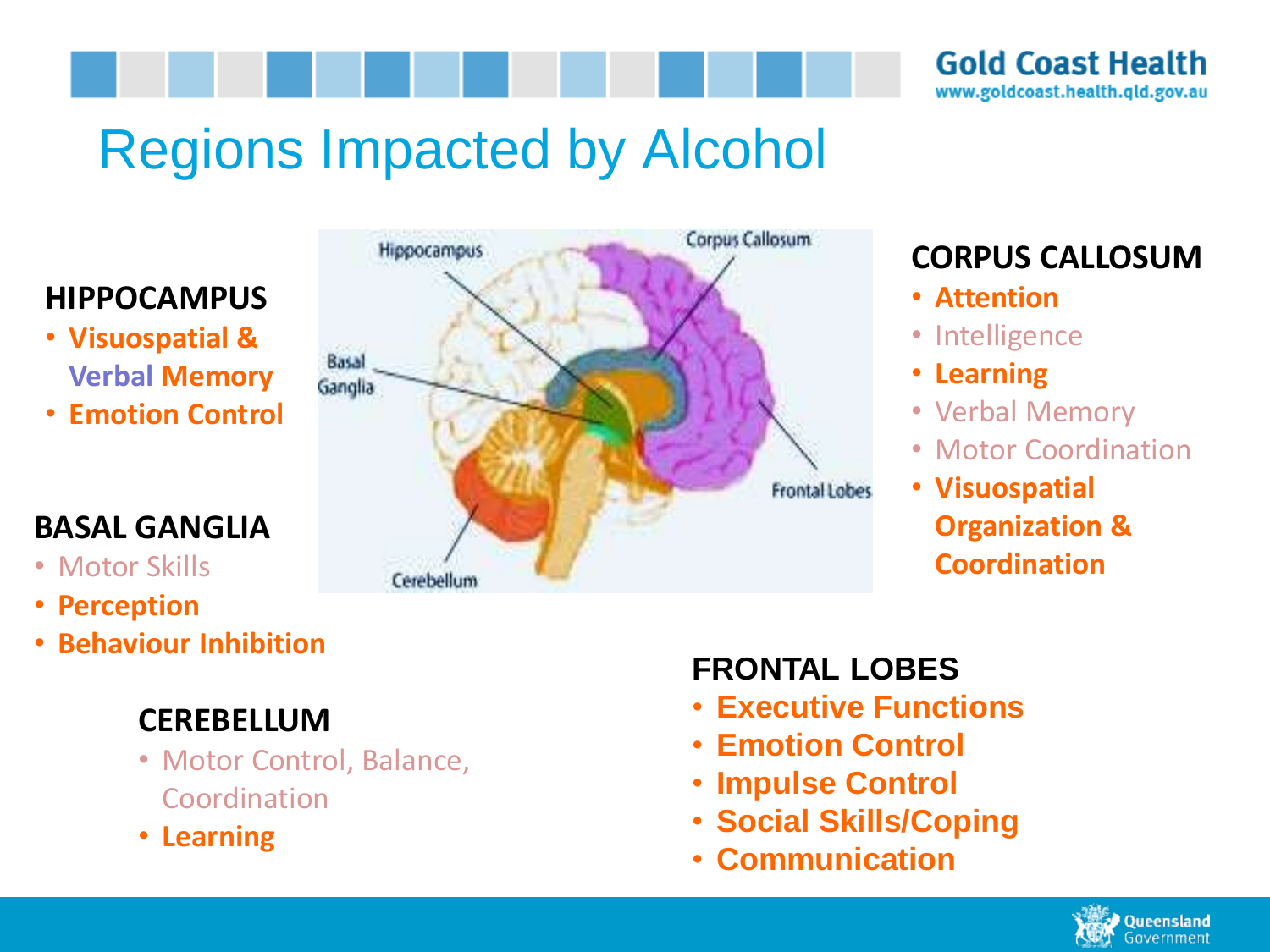# Why Do You Need to Diagnose?

- Early diagnosis is a protective factor against development of secondary disabilities
- Offers an explanation of the person's difficulties, i.e. "organic basis" rather than family or person factors
- Allows formulation of concrete recommendations to improve the quality of life of the affected individual and their family
- **EXEDENT Allows interventions to be tailored to the complex needs** and individual capabilities of the person
- Improves service quality and provision
	- via increased awareness in disability, education, justice, social services

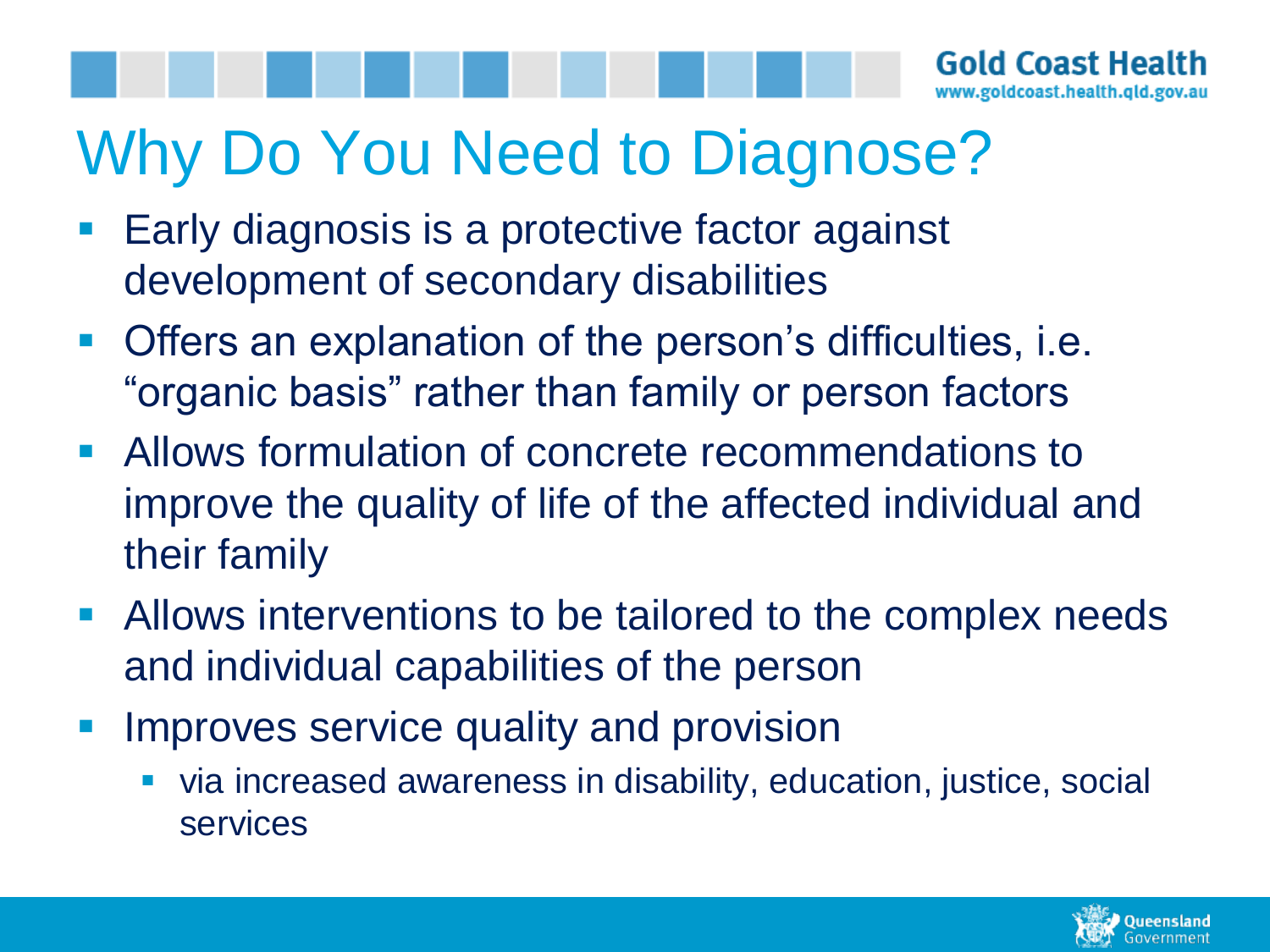



#### **Diagnostic Criteria**



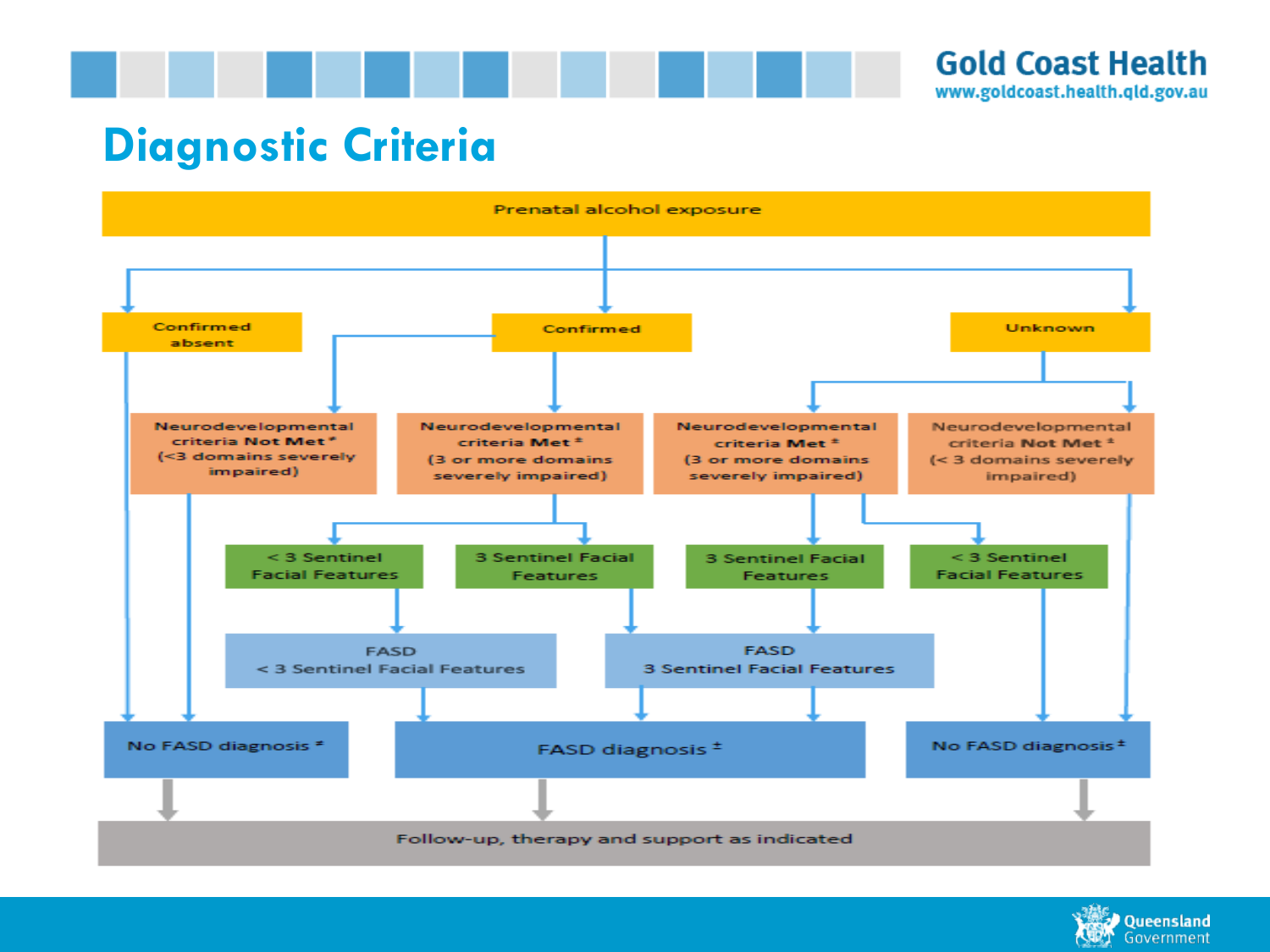

| FETAL ALCOHOL SPECTRUM DISORDER                                                                                                                                                                                                                                                                                                                                                                                                                                                                                   |                                                               |                                                               |
|-------------------------------------------------------------------------------------------------------------------------------------------------------------------------------------------------------------------------------------------------------------------------------------------------------------------------------------------------------------------------------------------------------------------------------------------------------------------------------------------------------------------|---------------------------------------------------------------|---------------------------------------------------------------|
|                                                                                                                                                                                                                                                                                                                                                                                                                                                                                                                   | <b>Diagnostic categories</b>                                  |                                                               |
| Diagnostic criteria                                                                                                                                                                                                                                                                                                                                                                                                                                                                                               | <b>FASD with 3 Sentinel Facial</b><br><b>Features</b>         | FASD with < 3 Sentinel Facial<br><b>Features</b>              |
| Prenatal alcohol exposure                                                                                                                                                                                                                                                                                                                                                                                                                                                                                         | Confirmed or unknown                                          | Confirmed                                                     |
| Neurodevelopmental domains<br><b>Brain structure/Neurology</b><br><b>Motor skills</b><br>Cognition<br>Language<br>$\overline{\phantom{m}}$<br><b>Academic Achievement</b><br>$\overline{\phantom{m}}$<br>Memory<br><b>Attention</b><br>$\overline{\phantom{a}}$<br><b>Executive Function,</b><br>$\overline{\phantom{a}}$<br>impulse control and<br>hyperactivity<br>Affect regulation<br>$\overline{\phantom{m}}$<br>Adaptive behaviour, social<br>$\overline{\phantom{a}}$<br>skills or social<br>communication | Severe impairment in at least 3<br>neurodevelopmental domains | Severe impairment in at least 3<br>neurodevelopmental domains |
| Sentinel facial features<br>Short palpebral fissure<br>Smooth philtrum<br>$\overline{\phantom{m}}$<br>Thin upper lip<br>$\overline{\phantom{m}}$                                                                                                                                                                                                                                                                                                                                                                  | Presence of 3 sentinel facial<br>features                     | Presence of 0, 1 or 2 sentinel<br>facial features             |

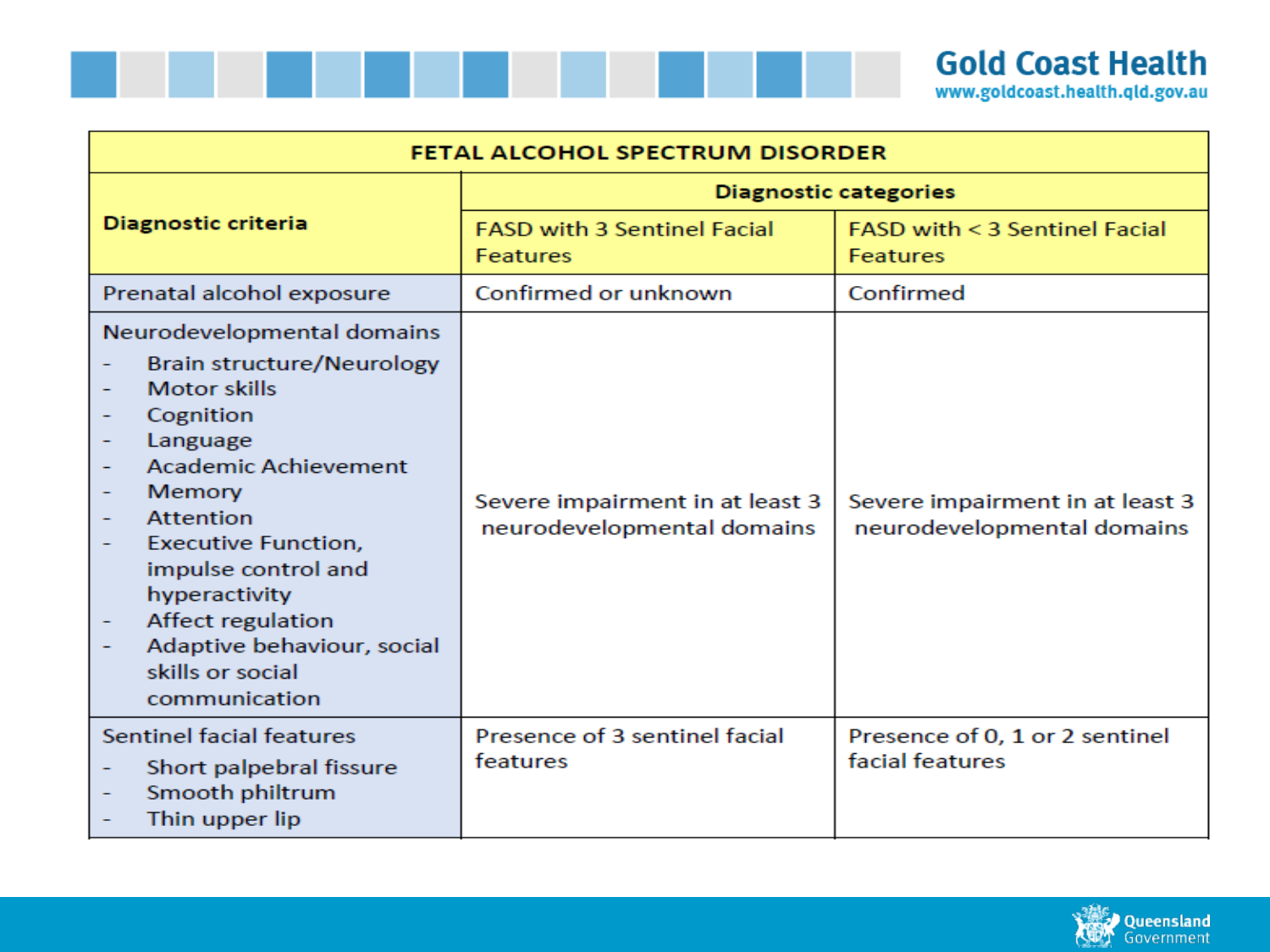# Complexity Complexity Complexity

### ■ No single "FASD profile"

■ Variability in brain domains affected and degree of impairment within domains

### ■ FASD is often misdiagnosed

- **Attention Deficit/Hyperactivity Disorder**
- Oppositional Defiance Disorder/ Disruptive Behavior Disorder, Conduct Disorder
- Mood Disorders
- Borderline Personality / Antisocial Personality Disorders
- Attachment Disorders /
- **Trauma Disorders**
- Communication Disorders
- Autism Spectrum Disorder

#### **There are few easy FASD diagnoses**

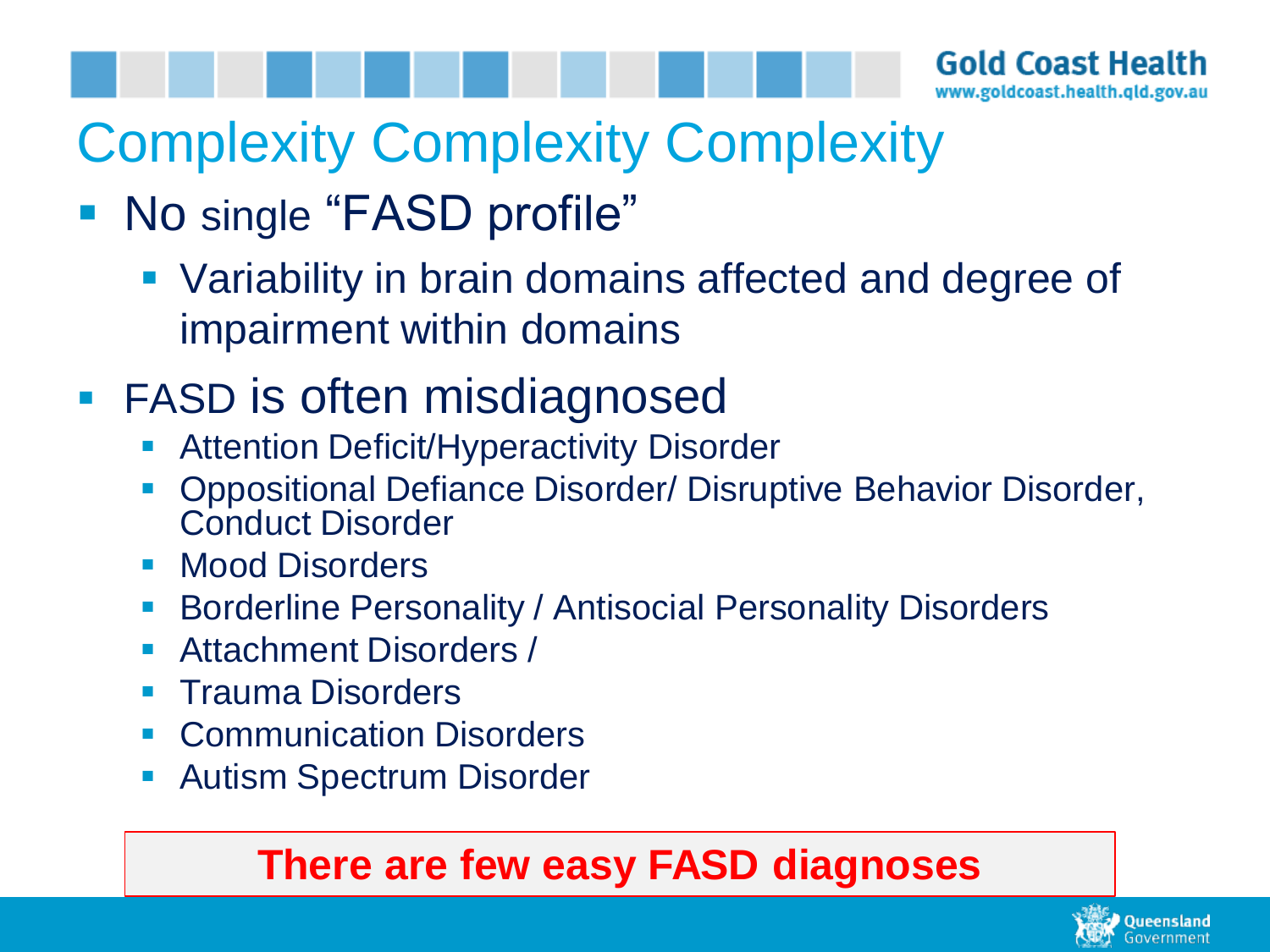#### **Gold Coast Health** www.goldcoast.health.qld.gov.au

#### **Some Resources You Will Need to Make a Diagnosis**

- Health colleagues
	- Clinical Neuropsychologist
	- Speech Therapist
	- General Practitioner +/- Specialists
	- **Other Allied Health Practitioners** 
		- +/- Physiotherapist
		- +/- Occupational Therapist
		- +/- Social Worker
- A diagnostic system
- **Specific training**
- A desire to get on with it



- 40 Hours
	- $Ax = 14$  hrs
	- $Sc = 4$  hrs
	- $\cdot$  Int = 4 hrs
	- $Cse = 1$  hrs
	- $FB = 2 hrs$
	- $Rpt = 12 hrs$
	- $Oth = 3$  hrs

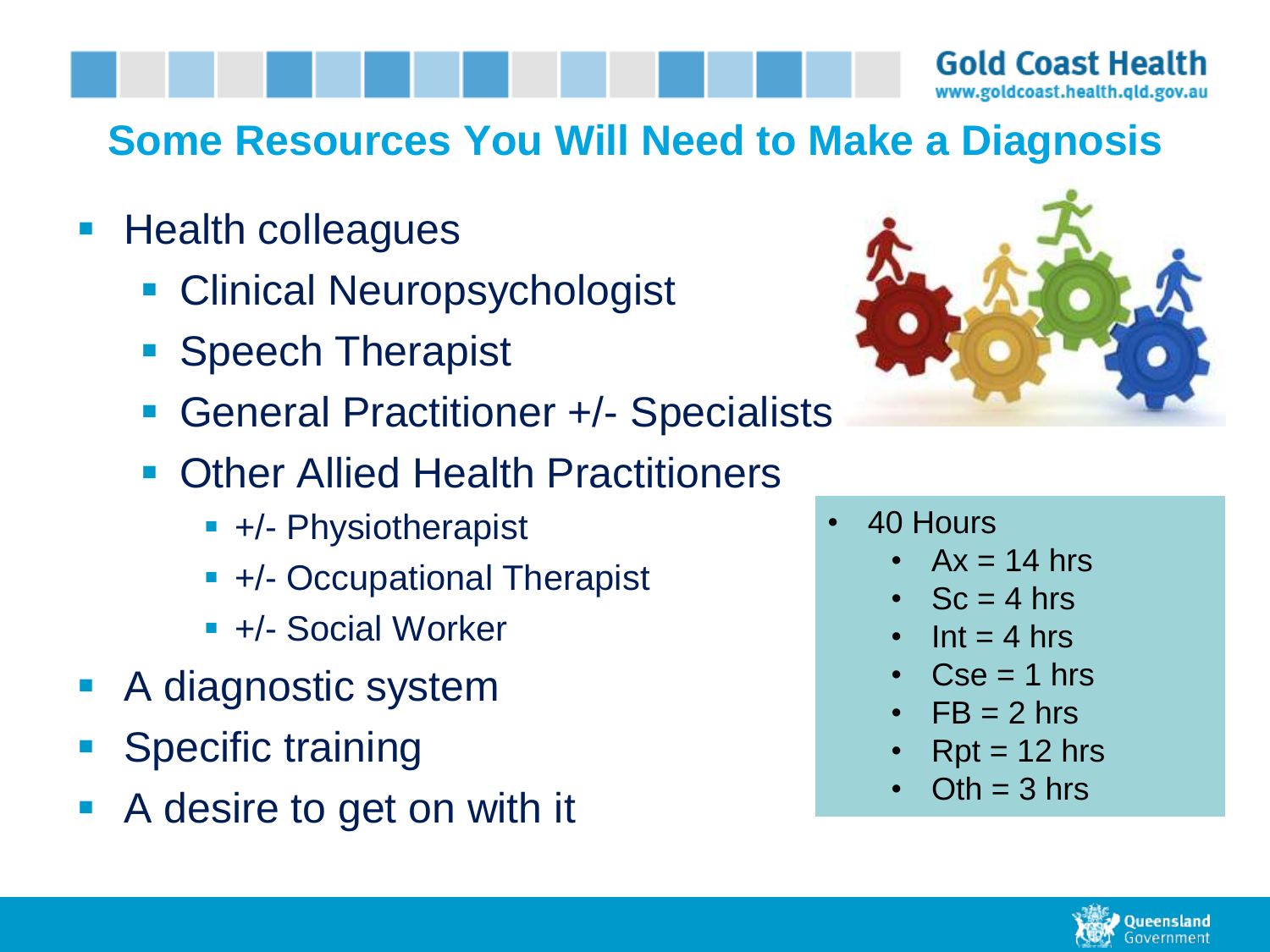

### Assessment Needs to Cover

- Pre-natal factors
	- Confirm parental ETOH use, timing, level, etc.
	- Exclude:
		- exposure to other teratogens
		- poor prenatal care
		- birth complications
		- alternate genetic / congenital conditions
- Post-natal factors
	- Understand impact of other factors
		- **E** abuse (physical, sexual)
		- **E** acquired brain injury
		- chronic substance abuse

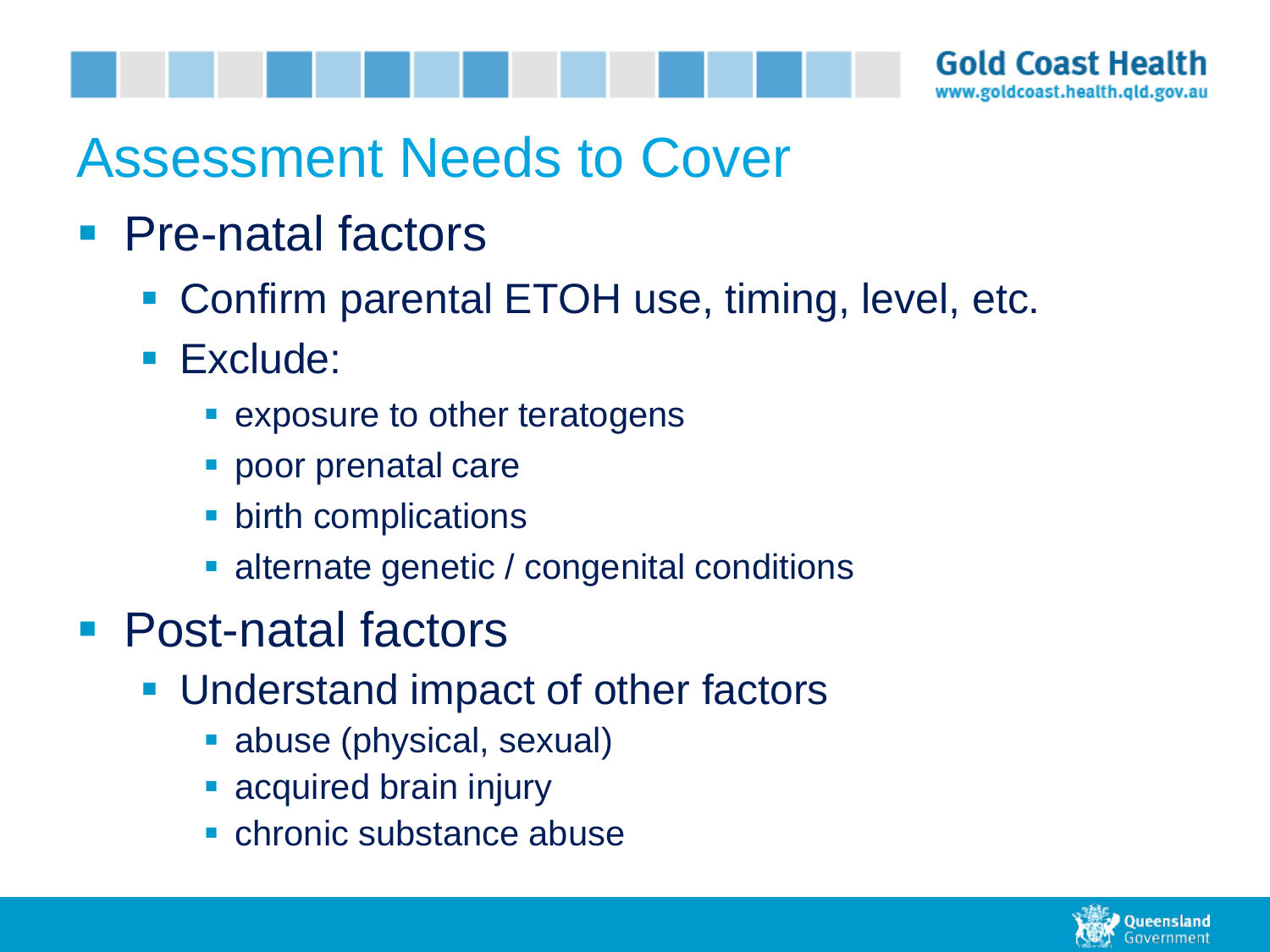



- Clinical Features
	- Face
	- *Growth*
	- **Brain (microcephaly)**
	- Milestones (achieved and when)
- Formal and Informal assessment of Brain **Domains**
- **E** Functional Impairments

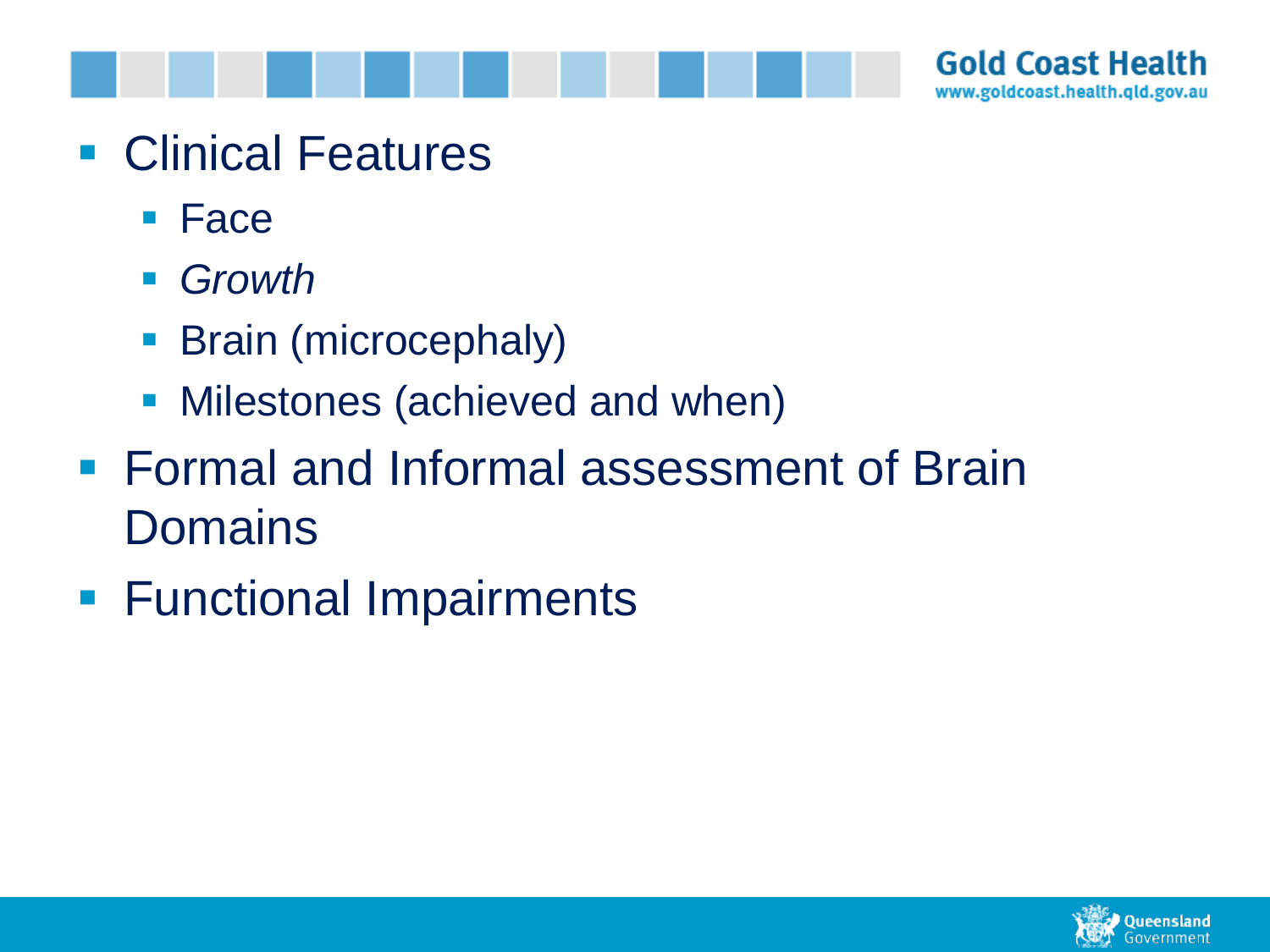### Functional Impairments

- Verbal skills can appear better than they are/may be able to "talk a good game"
- Can be very literal/concrete in their thinking and interpretation
- May appear oppositional or uncooperative because:
	- **They often do what they think they need to based on the** pieces of information that they have processed
	- They don't understand instructions
	- They cannot remember what to do
	- They have difficulty translating verbal instructions into action
	- They get easily distracted and can't focus on the task at hand
	- They don't have the cognitive abilities to complete tasks

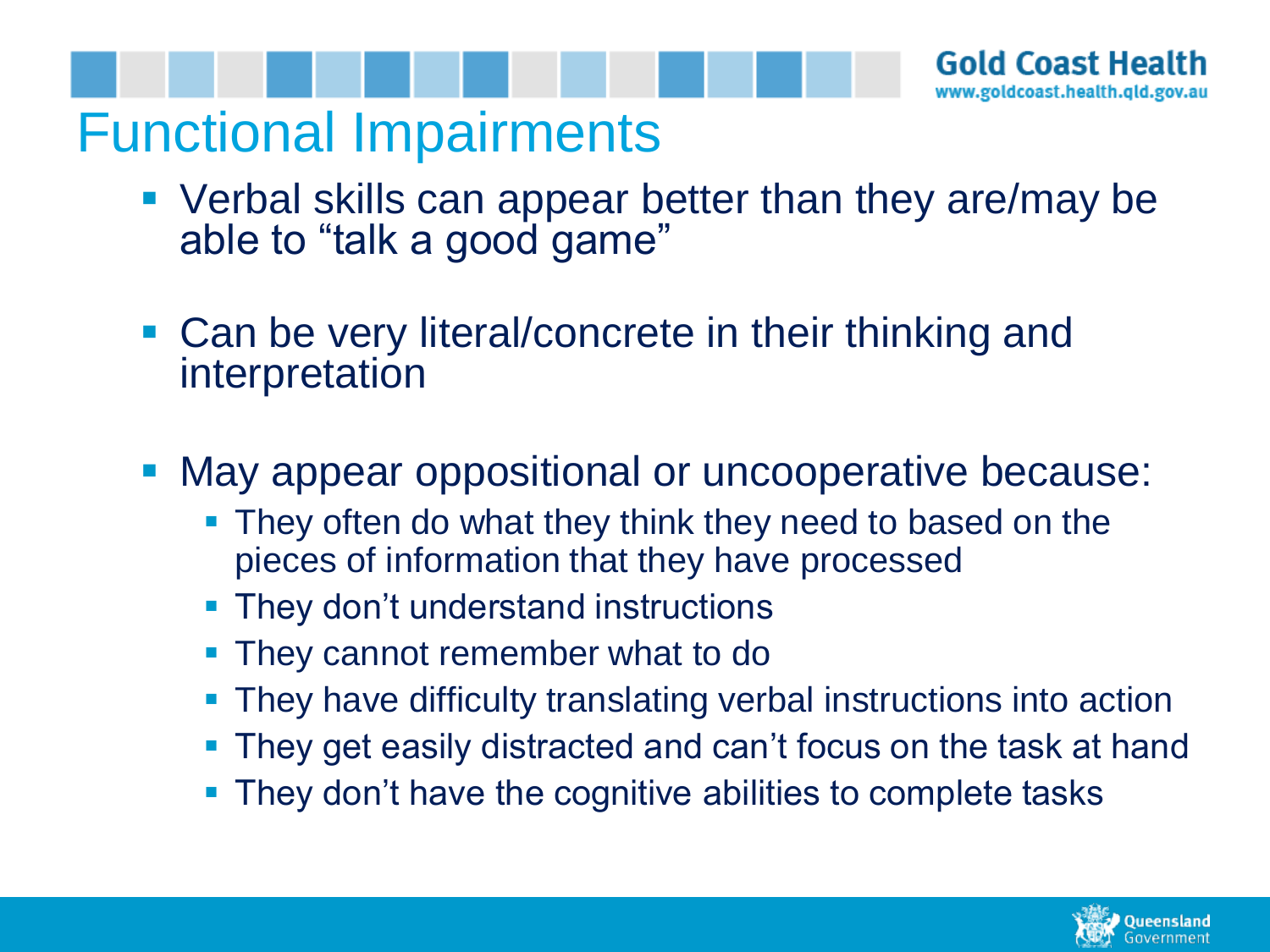- Repeatedly make the same mistakes because:
	- They can't link cause and effect
	- They can't generalise because they cant see similarities
- Show poor social judgment/ are overly familiar/ have social difficulties because:
	- They are not able to interpret social cues
	- They don't know what to do in social situations
	- They don't filter/censor what they are thinking
	- They can be naïve, gullible, act much younger than their age
- **Seem overactive** 
	- Their sensory system seeks movement or conversely is overloaded

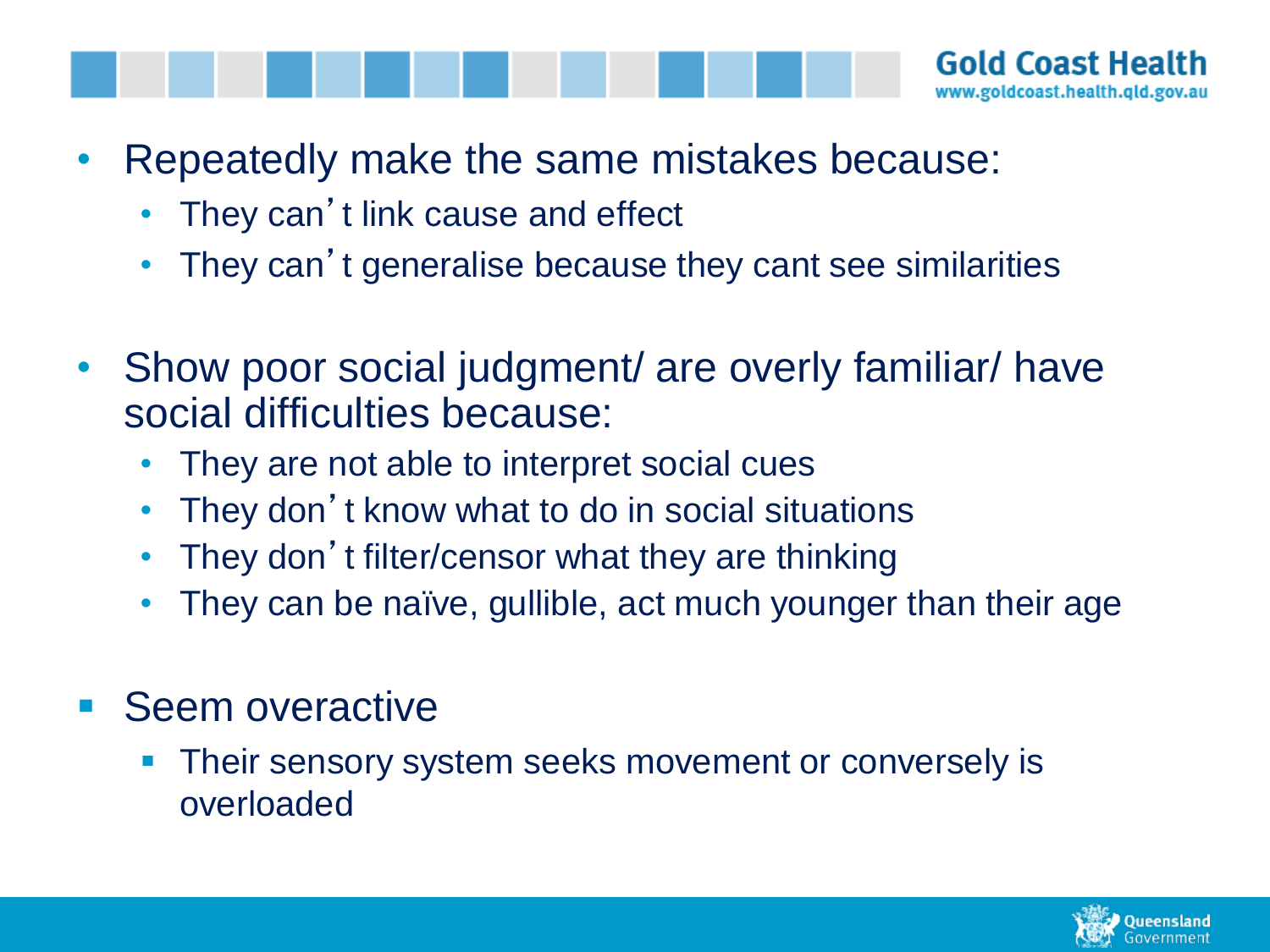- Experience sensory problems
	- Reacting unusually to temperature, sounds, bright lights, pain or busy places

#### ■ Tardiness

- They have difficulties understanding time
- They need assistance organising themselves to be ready
- Have learning difficulties
	- Reading comprehension and written expression
- Poor decision-making abilities
	- They have no filter for disclosures
	- They lack the ability to foresee the impact of high-risk situations
- Inability to self-advocate

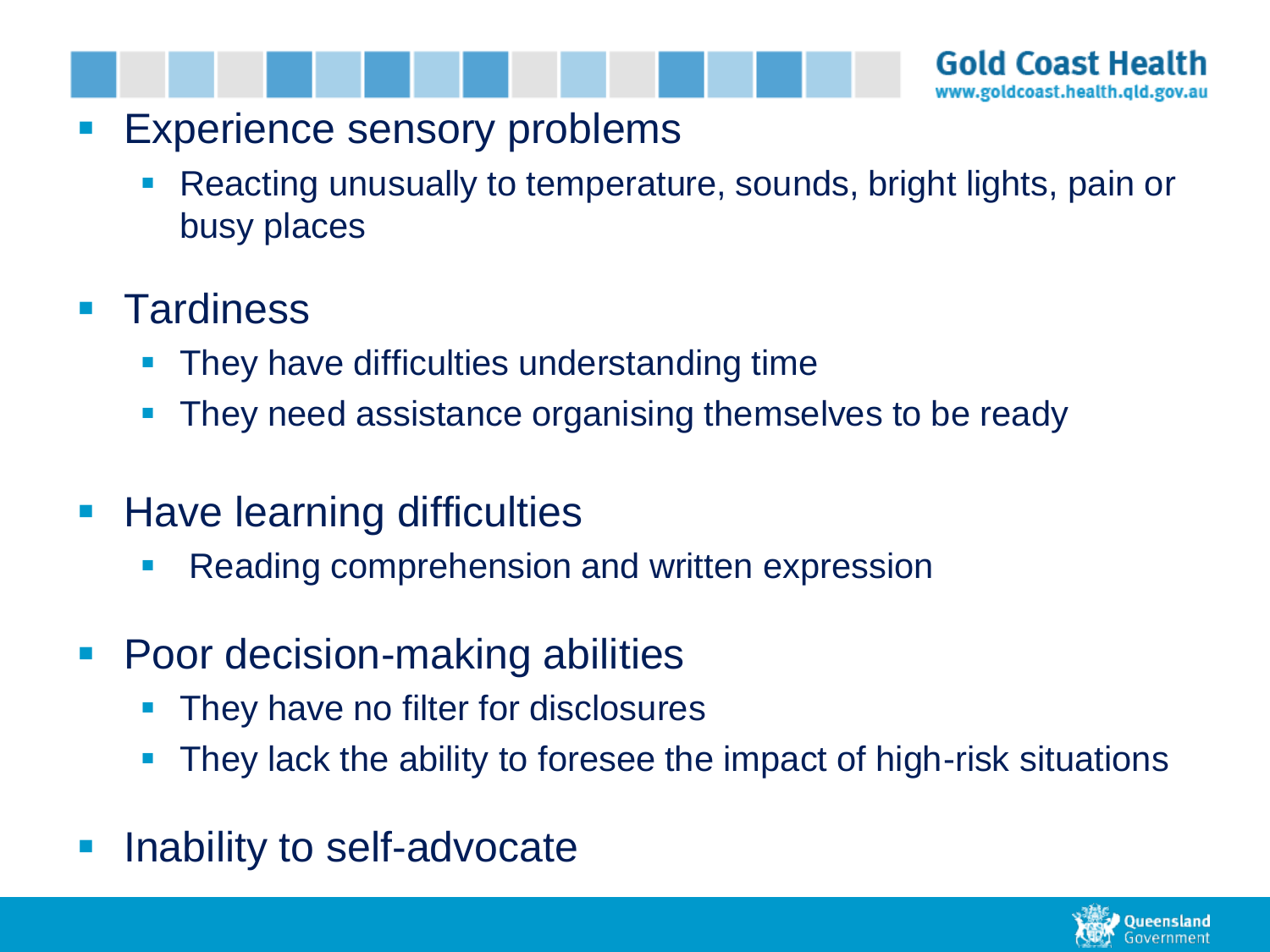

- Core Impairments mnemonic
	- **A**daptive Behaviour
	- **L**anguage
	- **E** Attention
	- **Reasoning (executive functioning)**
	- **M**emory
	- difficulties that you may observe include distractibility, restlessness, attending to competing demands, abstract reasoning, not learning from mistakes, not understanding consequences of actions, unempathic, can't explain actions.

Conry, J. L. et al (2000)

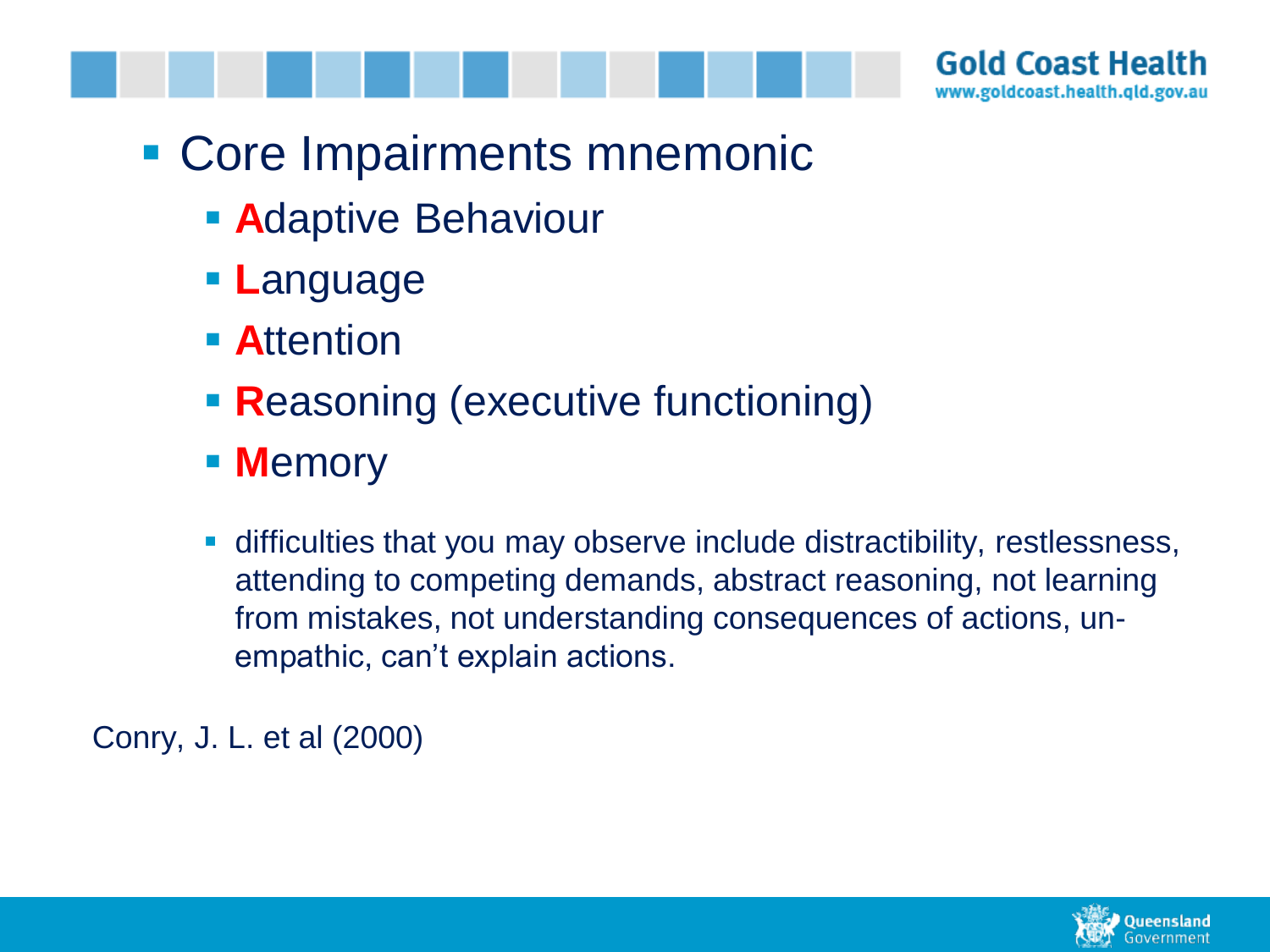

#### ■ Red Flags

- a repeat history of "fail to comply"
- **E** lacking empathy
- **· poor school experiences**
- unable to connect actions to consequences
- does not seem to be affected by past punishments
- opportunity crimes rather than planned crimes
- **Example 2** crimes involve risky behaviour for little gain
- **E** superficial relationships

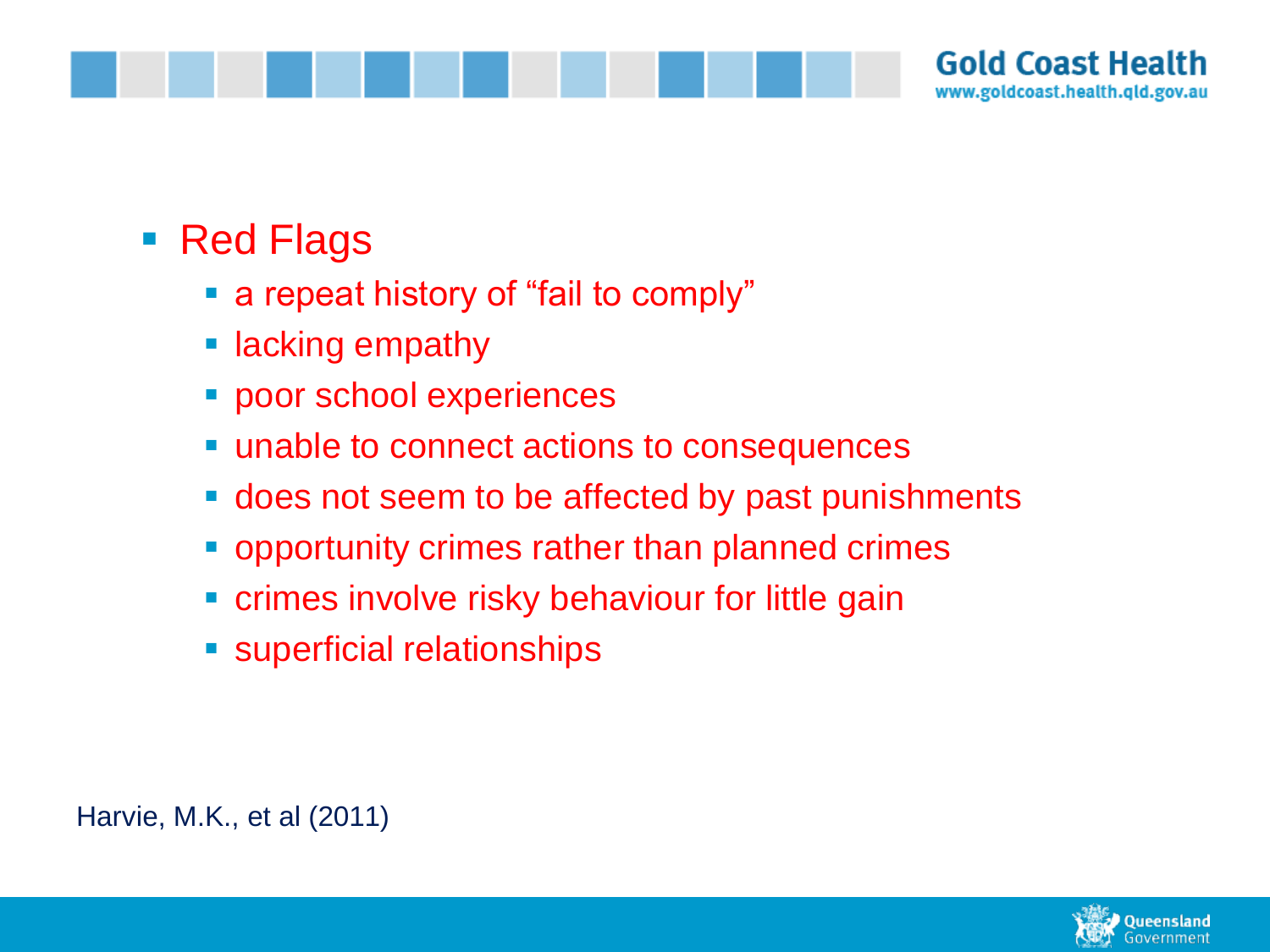### Diagnostic Challenges - Secondary Disabilities

■ FASD is a two part condition

**Organic Brain Disorder + Secondary Disabilities**

- Secondary Disabilities might include: Mental health problems Mental health problems Alcohol and drug issues Poor educational attainment Unemployment Relationship problems **Poor friendship choices** unplanned pregnancies sexually transmitted diseases Involvement with the justice system Homelessness or needing supported accommodation
- The perils of being distracted by Secondary Disabilities

**The Wrong Treatment The Right Treatment at the Wrong Time The Right Treatment Delivered the Wrong Way**

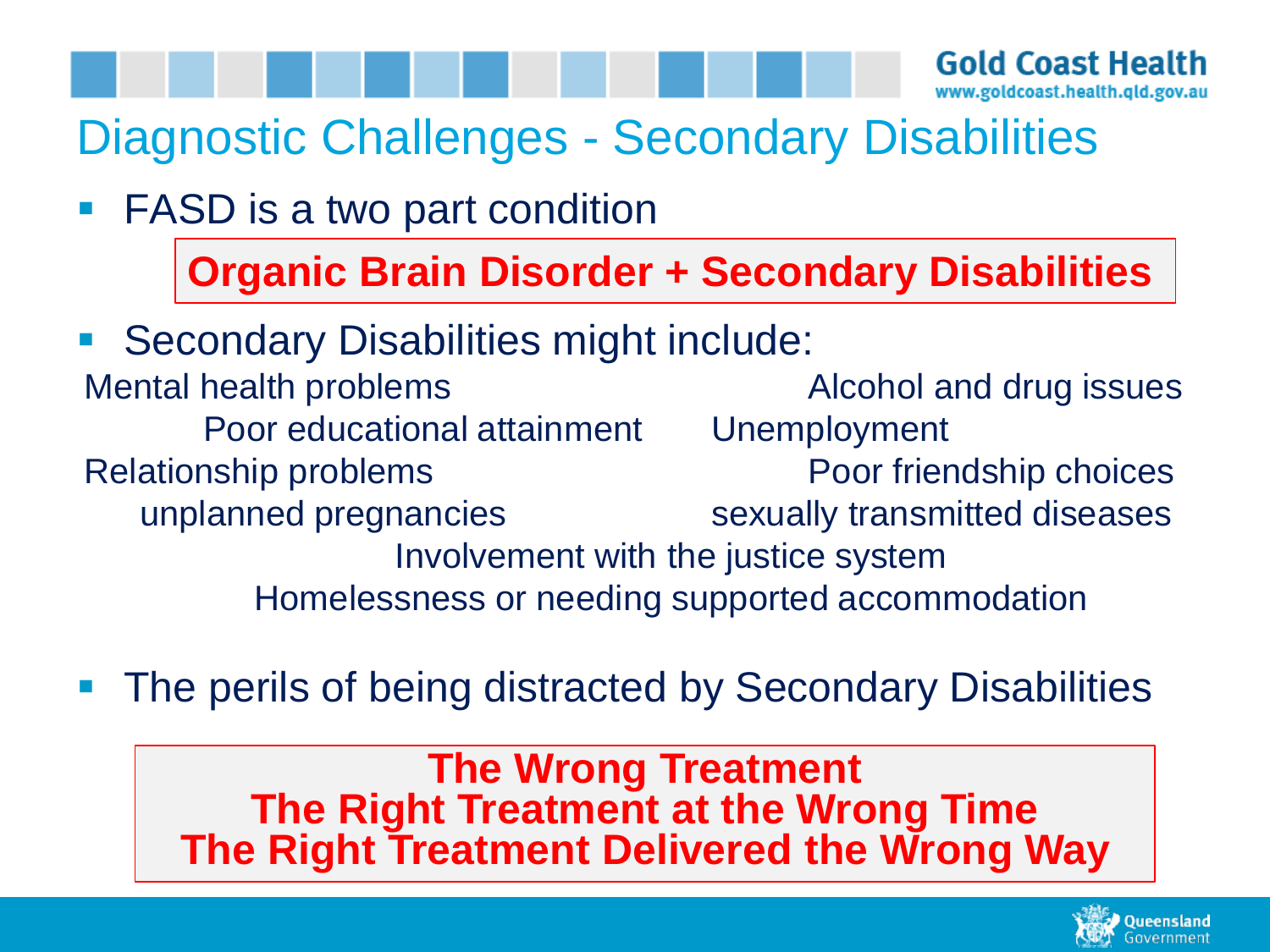

### Treating Individuals with FASD

■ People with an FASD are often challenging patients

They repeat the same negative behaviors They are always surprised when in trouble They appear to be non-compliant, uncooperative, resistant, manipulative, or unmotivated

etc

#### **BUT MOSTLY BECAUSE**

**They have an organically based brain disorder AND secondary disabilities**

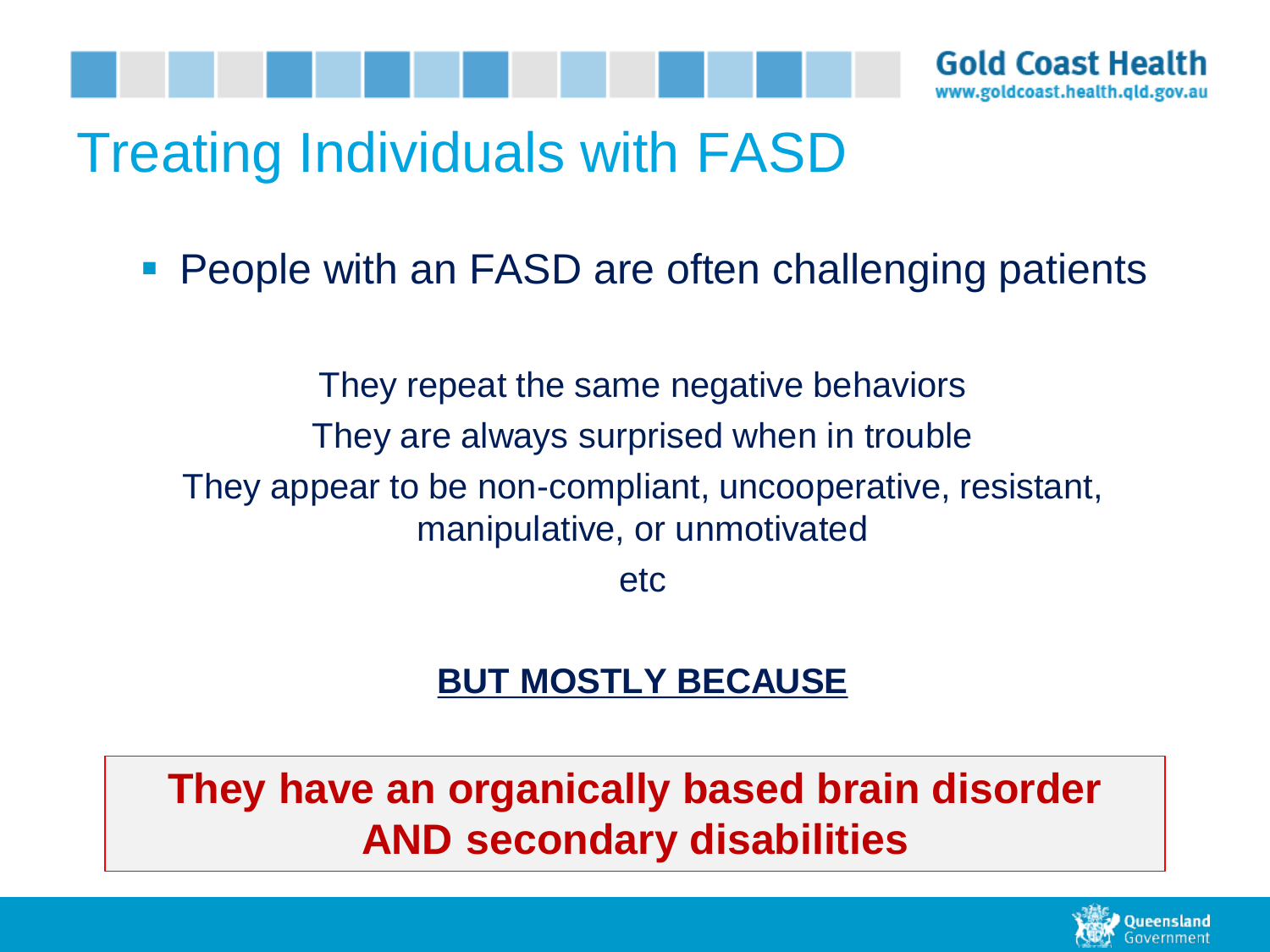

#### Step 1

### Adopt a Neurobehavioural Formulation Framework

#### Genetics + NDAE = Structural + Functional deficits

#### **then**

#### Structural + Functional deficits + Life Experiences = FASD adult

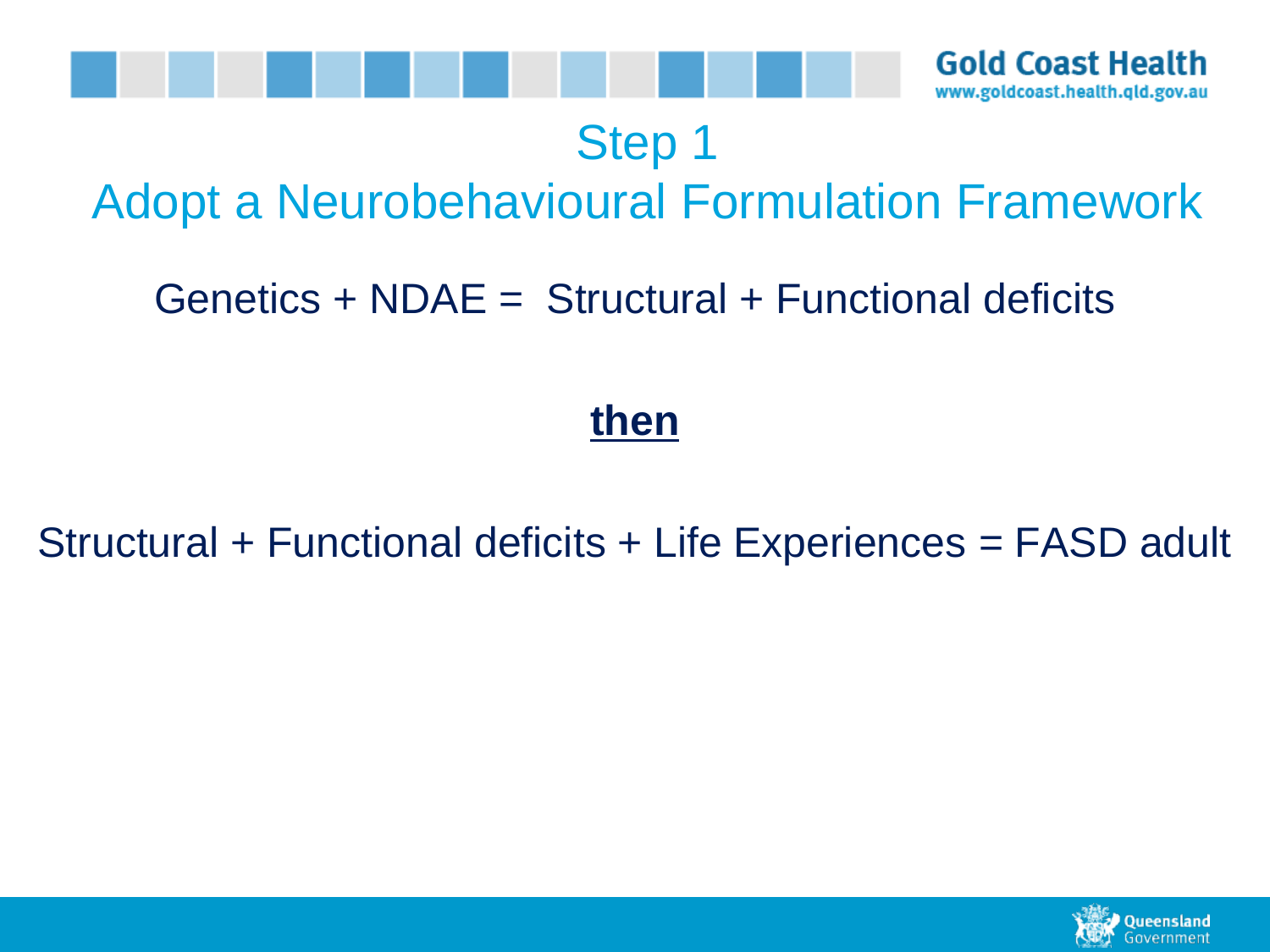Step 2

### Make Accommodations in Your Perceptions

#### **From They Won't To They Can't**

| $\bf{ }$    |
|-------------|
| $\check{ }$ |
| $\geq$      |
| ↘           |
| $\check{~}$ |
|             |

- Restless **by Section** Section 2 and 2 and 2 and 2 and 2 and 2 and 2 and 2 and 2 and 2 and 2 and 2 and 2 and 2 and 2 and 2 and 2 and 2 and 2 and 2 and 2 and 2 and 2 and 2 and 2 and 2 and 2 and 2 and 2 and 2 and 2 and 2 and
- 

- Frustrated, challenged
- Trying hard / tired of failing
	- **Confabulating**
- **Sensitive**
- Being cognitively young
	- Needs support
		-
- Doesn't care  $\longrightarrow$  Can't show feeling

#### **FASD is an invisible disability and like all other disabilities ACCOMMODATIONS must be made!**

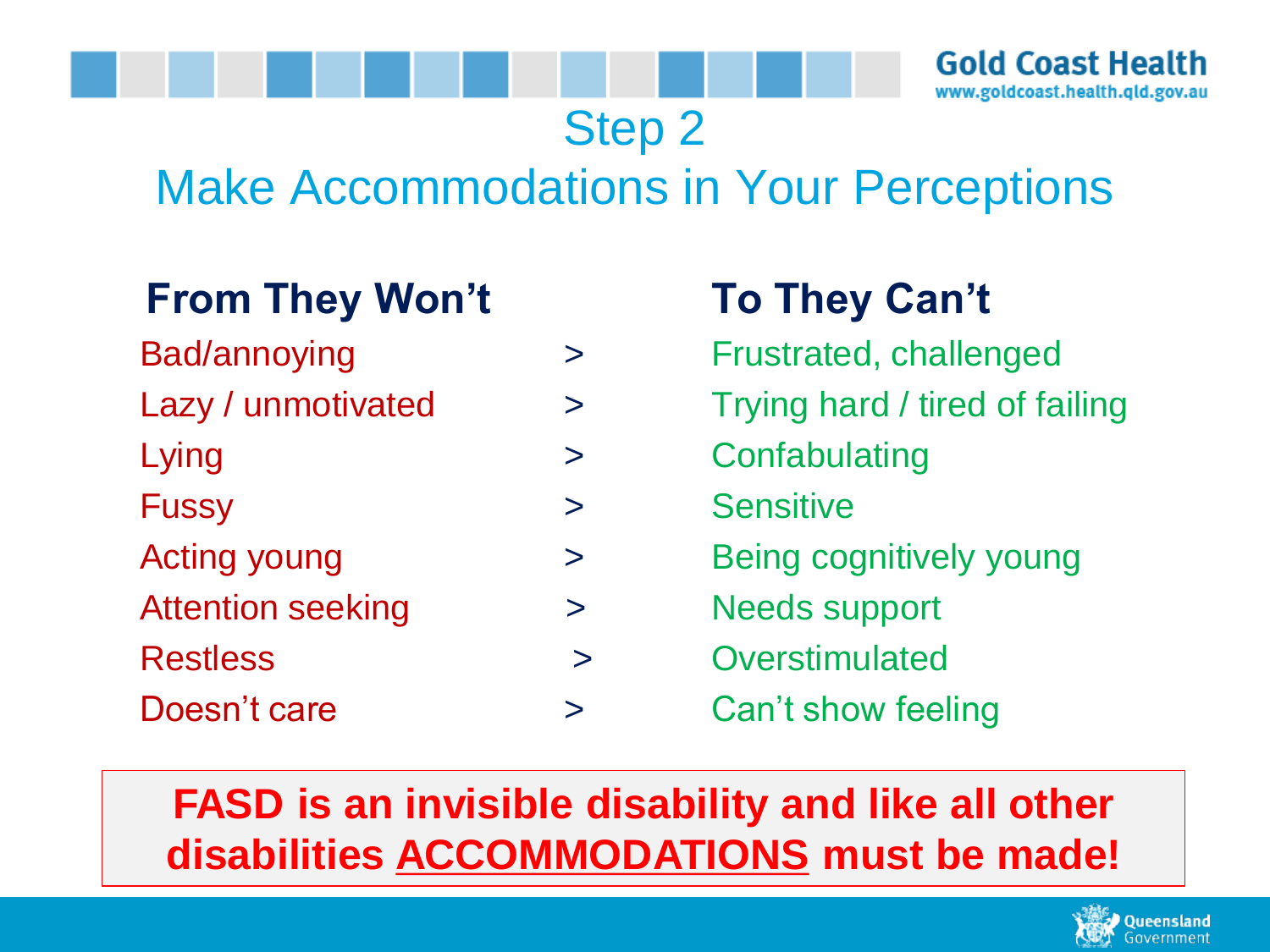

### Follow Some Foundation Rules

Step 3

- Common themes in successful FASD intervention programs:
	- Reframing the primary intervention focus from changing the person to adapting their environment
	- Focus on support frameworks
	- **Include the person's family (where possible) to build their** understanding and support
	- **Employ multi-disciplinary and multi-systemic intervention** approaches (i.e., the best practice treatment for a condition might not be appropriate for a person with FASD)
	- **EXECCESS health practitioners with specific FASD training**

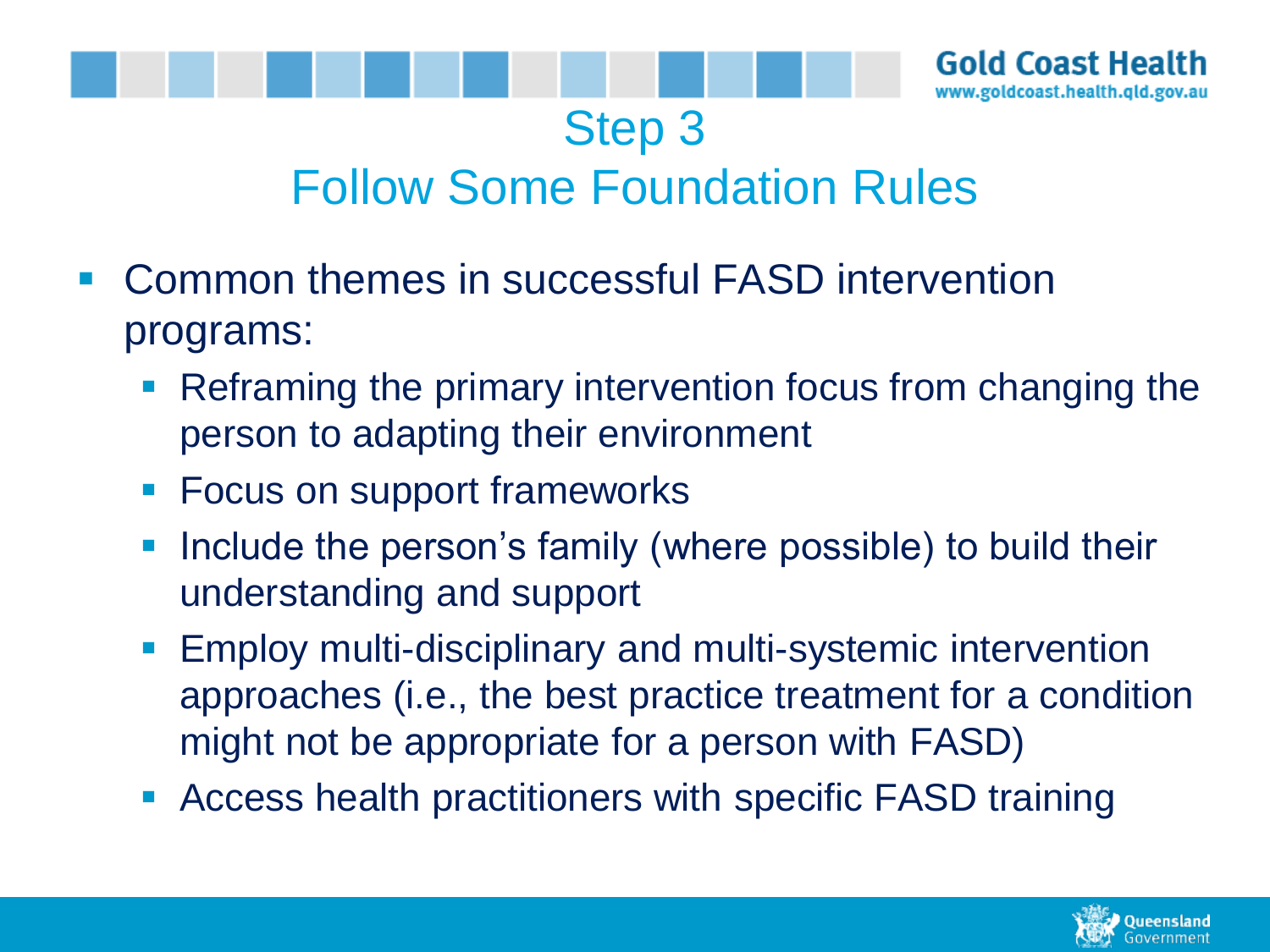

### Use Their Weaknesses to Inform Therapy

Step 4

■ What is the implication of their deficit in

Attention and Concentration, Intellectual Processing Speed Working Memory Language Memory and Learning Executive Functioning Knowledge and Educational Attainment

to their participation in particular types of treatment

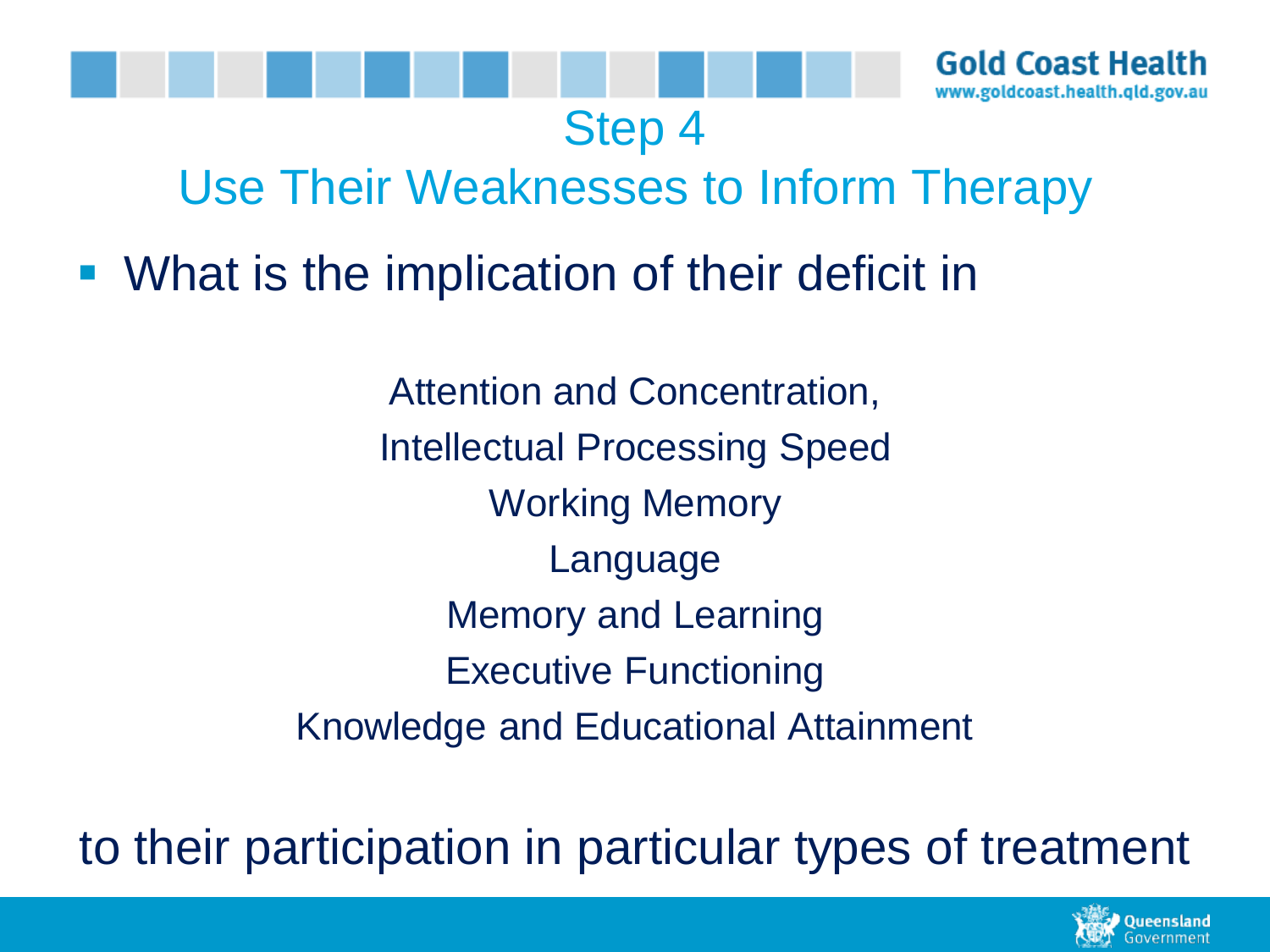

**Gold Coast Health** www.goldcoast.health.qld.gov.au

#### Step 5

### Use Their Strengths to Scaffold For A Positive Life



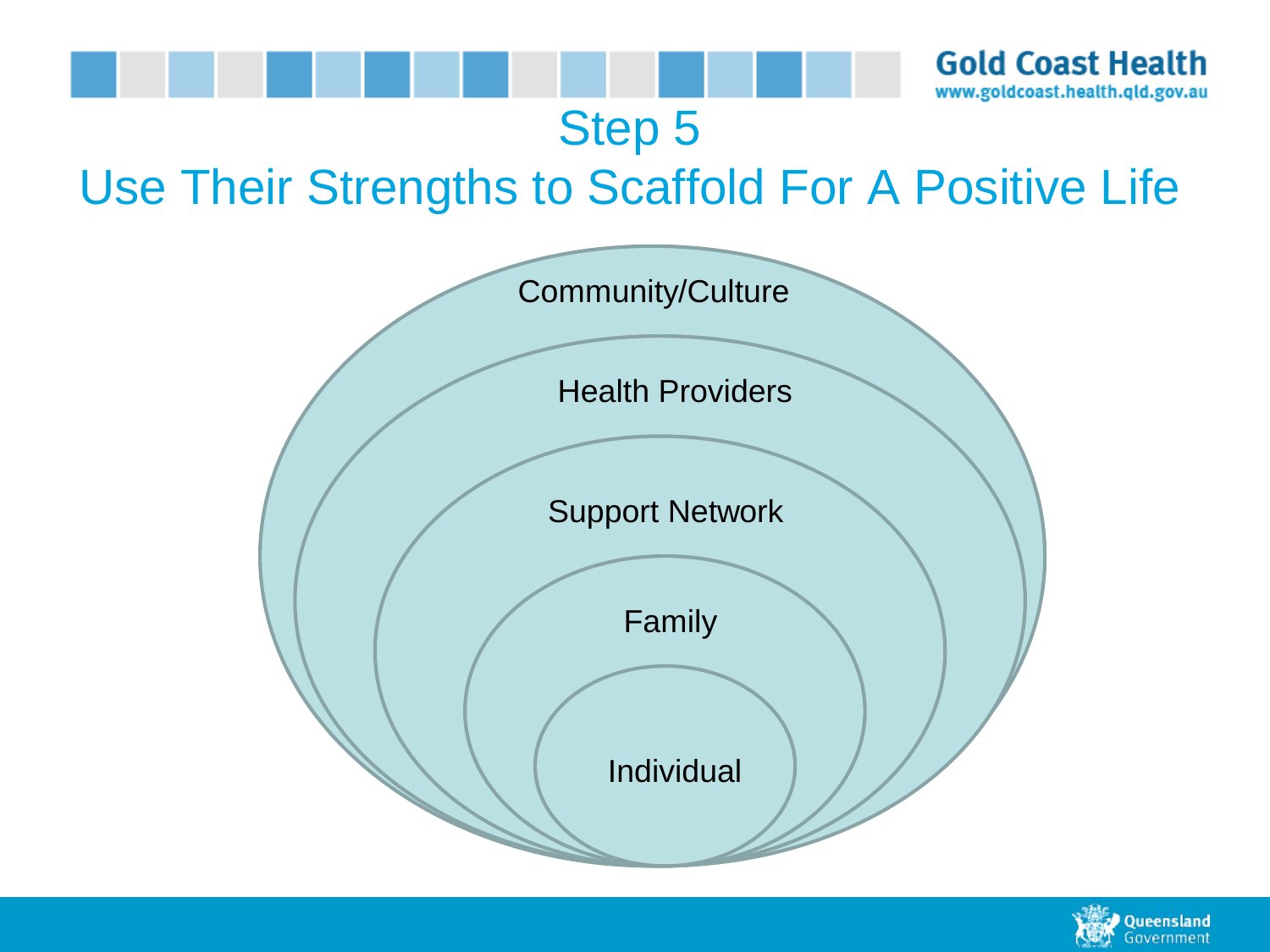

# NDIS and FASD

- FASD listed under congenital disorders not neurodevelopmental disorders
- Adults with FASD are eligible under NDIS when they have a significant and permanent disability that reduces their functional (ability to perform age appropriate tasks and activities) or psychosocial capacity (ability to relate to others in personal relationships, work or school)
- Key areas to address:

**Communication Social Interaction Learning Mobility Self-care Self-management**